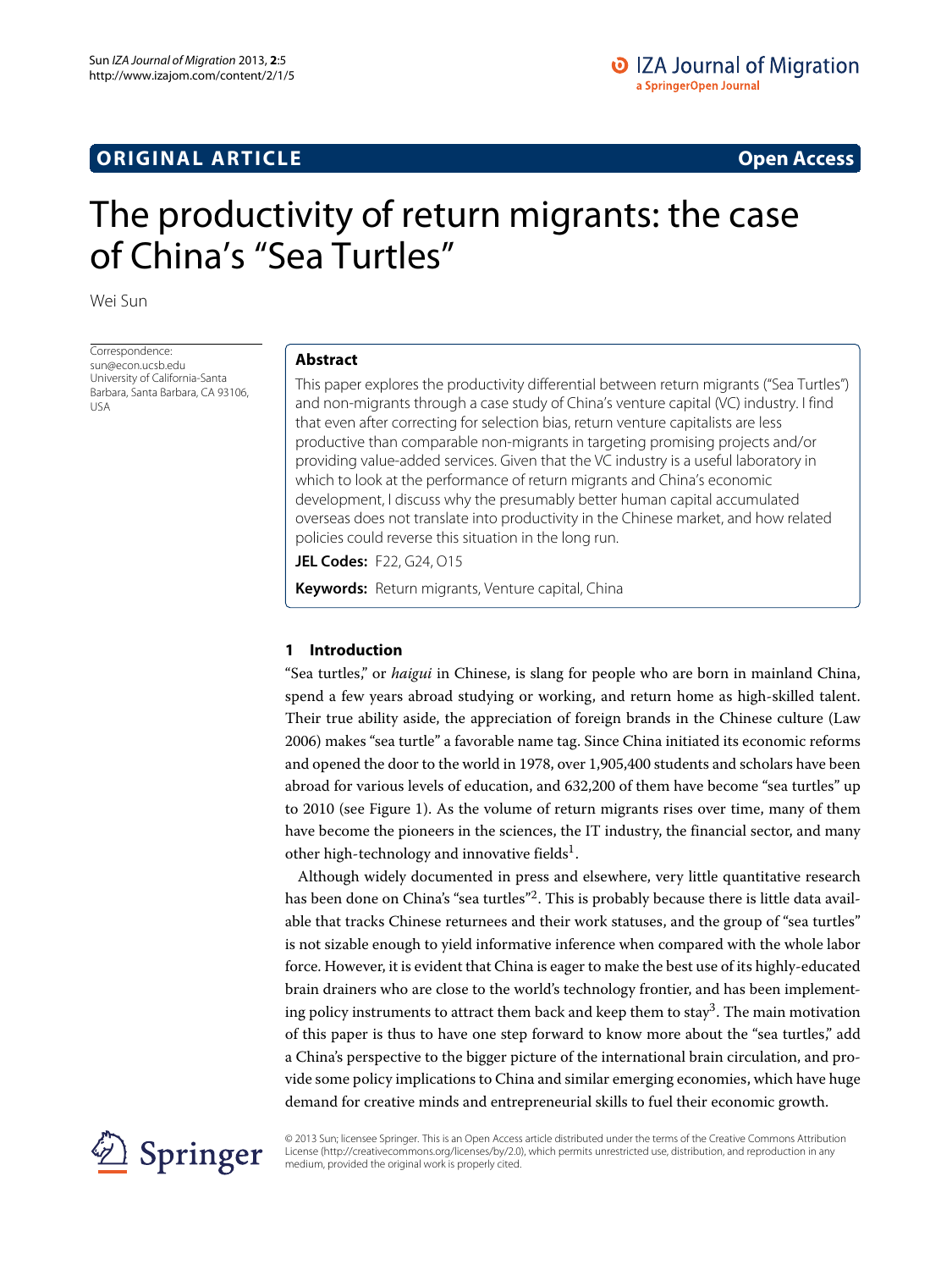

<span id="page-1-0"></span>I conduct a case study on China's venture capital (VC) industry to evaluate "sea turtles"' productivity. Following [Gibson and McKenzie \(2012\)](#page-17-0) and [Zucker and Darby \(2007\)](#page-18-1), who researched high-skilled returnees re-migrating to their home countries, this paper studies a group of well-trained professionals who possess deep knowledge of capital operation and excellent grasp of inter-personal skills. Among the best and brightest Chinese educated abroad, they may have a disproportionate impact on China's economic development, both because of the key role of their industry, and because of the large role in that industry of return migrants, who constitute  $40\%$  of my sample of venture capitalists<sup>4</sup>. In addition, the industry-specific approach allows me to obtain a direct measurement of productivity at the individual level. It is better than comparing wage differential, as it is exempt from being affected by various institutional factors.

Despite the advantages of taking this route, the author acknowledges the limitations of this paper, that is, the findings from this specific industry may not be widely generalizable to all other sectors (e.g. academia). It would be the most helpful if viewers consider this study a useful laboratory in which to look at China's economic development and the potential contribution of the "sea turtles," and focus on the facts and problems in the Chinese market this paper will later reveal.

As for the terminology in this paper, VC stands for venture capital, which is a type of financial capital that often goes to early-stage, high-risk ventures with novel technology/ideas. Investors, who own the financial capital, can be wealthy individuals, insurance companies, university endowments, pension funds, etc. They often pool their capital together forming a fund and delegate a financial institution to run it. VC firms are such financial institutions responsible for the profitability of the funds under their management. They collect management fees (a percentage of their managed funds) and carried interest (a proportion of the investment return) from their investors. Venture capitalists in this context are the investment executives of the VC firms and also the main objects of this study. Their duties are to identify investing opportunities among numerous candidate projects, monitor their investees' operation (sometimes by joining the board of directors), provide information (by using their own resources and social networks), and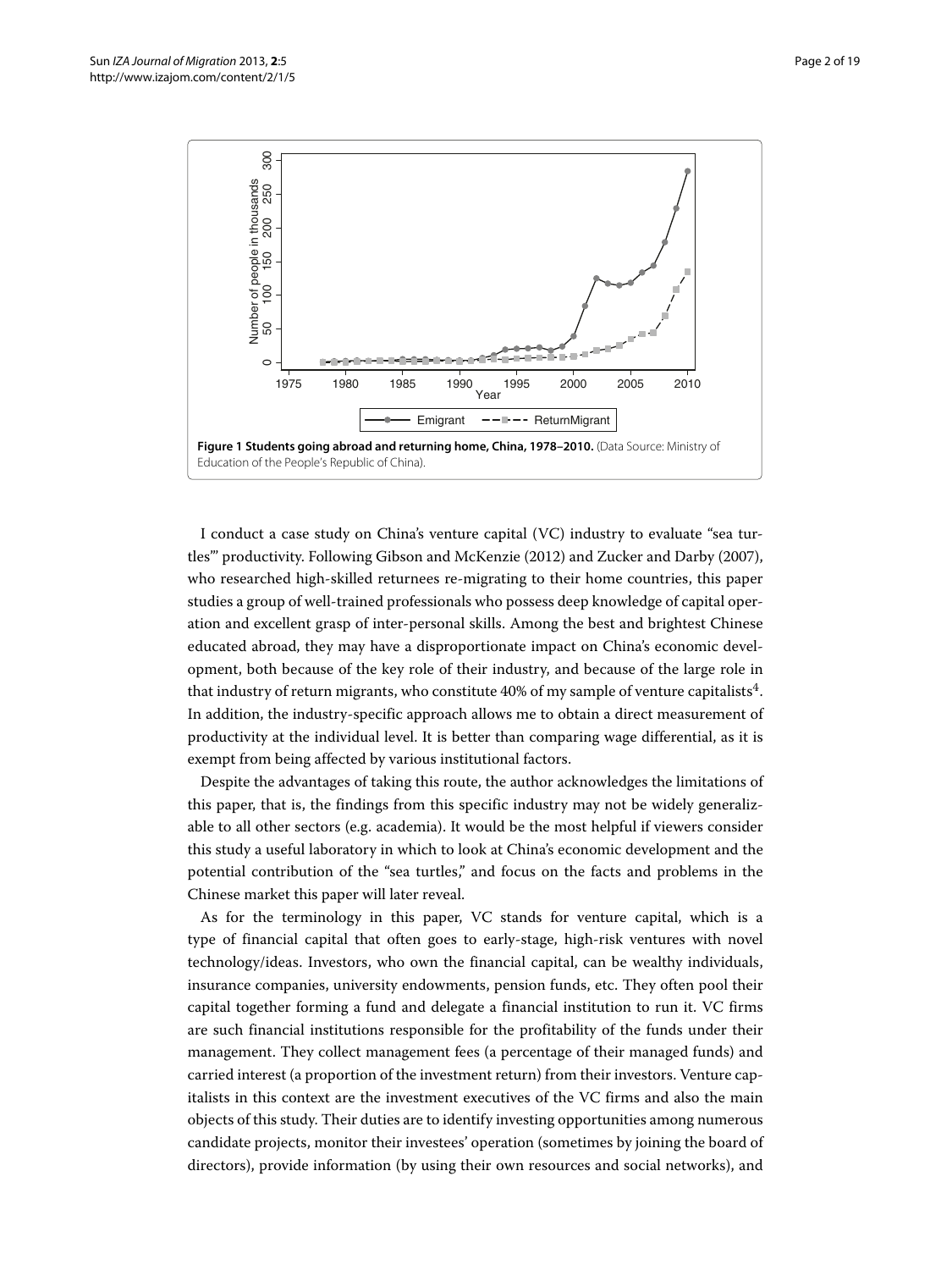prepare them to go public, be acquired, or be sold to another financial institution (which I call an "exit" throughout this paper). Portfolio companies are the investees, which receive funding from VC firms and cooperate with their venture capitalists in a number of ways.

The rest of this paper is organized as follows: Section [2](#page-2-0) reviews the related literature; Section [3](#page-3-0) discusses the data and variables; Section [4](#page-5-0) presents the results of the empirical analysis; Section [5](#page-9-0) conducts the robustness checks; and Section [6](#page-13-0) concludes.

#### <span id="page-2-0"></span>**2 Literature review**

In the context of international brain circulation, this paper is most related to the research on return migrants, which centers around two core questions: who returns, and how they perform after returning. [Borjas and Bratsberg \(1996\)](#page-17-1) argue that the return migration of immigrants may be due to their optimal life-cycle residential choices or a correction of their erroneous migration decisions in the first place. During this movement, selfselection prevails, and therefore affects the skill composition and earnings potential of the labor forces in both host and home countries.

After this well-cited work, a number of authors have studied the selection patterns of the foreign-born re-migrating from a variety of host countries. [Cohen and Haberfeld \(2001\)](#page-17-2) present evidence that among the Israeli immigrants in the US, the ones who migrate back tend to have a higher education, but a lower earning potential in the US. [Constant and Massey \(2003\)](#page-17-3) study immigrants in Germany, and show that the returnees have strong ties with their home countries, have sent remittances before, and are mostly during their first five years of arrival or near retirement. Gibson and McKenzie (2011) survey the top academic performers who emigrate from Tonga, Papua New Guinea and New Zealand to other countries. For those who return, they find the most important incentives to be non-income benefits such as life-style and family ties in their home countries. According to [Lubotsky \(2007\)](#page-18-2), low-income immigrants are more likely to leave the US. While in Sweden, young immigrants with university degrees and high (adjusted mean) income have higher propensities to return (Nekby [2006\)](#page-18-3). Finnish returnees from Sweden, as a particular group, are positively selected on education (Rooth and Saarela [2007\)](#page-18-4).

As for the post-return performance compared to the non-migrants in the home countries, returnees engage more in entrepreneurial activities thanks to their savings and/or education accumulated abroad. Examples include Turkish return migrants from Germany (Dustmann and Kirchkamp [2002\)](#page-17-4), returnees to Egypt (McCormick and Wahba [2001\)](#page-18-5), and to Albania (Piracha and Vadean [2010\)](#page-18-6). The overseas experience also has a positive effect on upward occupational mobility for the returnees. [Carletto and Kilic \(2011\)](#page-17-5) show that returned Albanians with past experience in Italy and countries further afield have a higher likelihood of moving up the career ladder. [Cobo et al. \(2010\)](#page-17-6) present similar results for Latin American males who have education and non-menial work experience in the US. For the wage-employed returnees, [Barrett and Goggin \(2010\)](#page-17-7) and [Co et al. \(2000\)](#page-17-8) find a positive wage premium for the Irish and the Hungarian women. In contrast, Albanian returnees have a negative wage premium (de Coulon and Piracha [2005\)](#page-17-9), and returned Finns have a lower odds of getting employed (Saarela and Finnas [2009\)](#page-18-7).

Instead of looking at labor market outcomes, the current paper focuses on the *productivity* differential between return migrants and non-migrants following the lead of Gibson and McKenzie (2012), [Zucker and Darby \(2007\)](#page-18-1), and [Vreyer et al. \(2010\)](#page-18-8). In addition to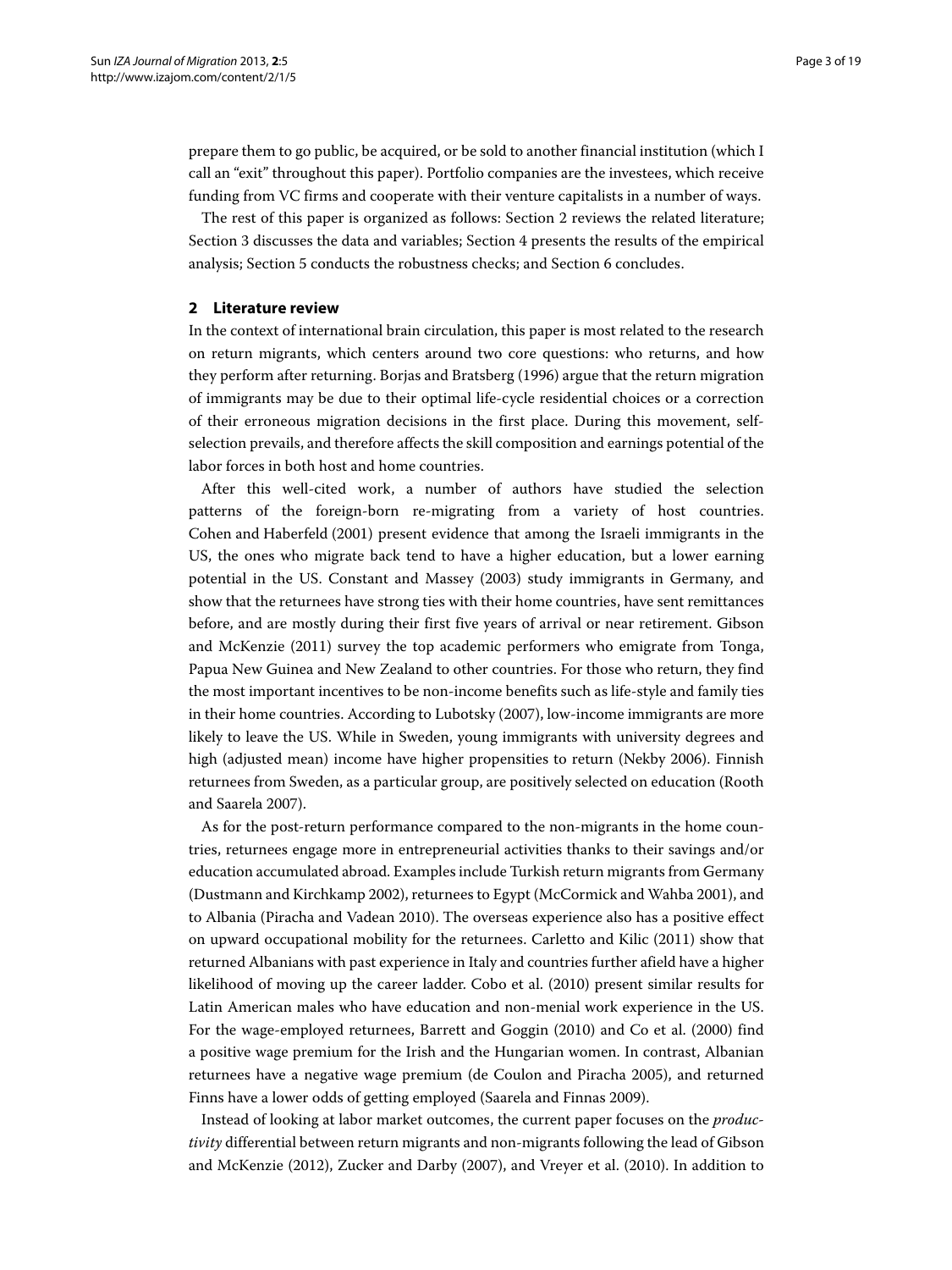being of general interest, the estimation of productivity differential is of special interest in economies like China's where returnees may receive favorable wage treatment or extra rewards that are not associated with their current productivity.

#### <span id="page-3-0"></span>**3 Data and variables**

#### **3.1 Data**

The main data source of this paper is the CVSource database created by ChinaVenture Group, a research and consulting firm providing third party information products to China-located companies and investment institutions. To operate this database, CVSource keeps adding data as they become available on numerous Chinese companies from various sources. These companies are potential candidates for VC investment.

Up to April 13th 2011, the database contains over 690,000 companies (some of which have received VC funding, others of which have not), 1,800 venture capital firms, 5,700 VC deals, 4,500 cases of initial public offerings (IPOs), and 12,500 deals of mergers & acquisitions (M&As) in the Chinese market<sup>5</sup>. I extract a subsample of the data keeping all of the 2,865 VC-backed companies, which receive their first VC funding as early as in 1994 (approximately when China's VC industry started). 378 of them have exited through IPO and 113 through  $M&A^6$ . A company might receive multiple rounds of investment and interact with multiple venture capitalists in each round<sup>7</sup>. However, the following analysis will focus on the first VC deal between each company and its lead venture capitalist. Herein the lead venture capitalist to a company is defined as the one who invests the highest amount in its first round of financing. Presumably he or she has the most profound impact on the company and is likely to claim the largest interest in the end<sup>8</sup>.

Besides "sea turtles" (return migrants) and non-migrants, I classify the rest of venture capitalists as either overseas Chinese (who are of Chinese ancestry, but are born and educated in Hong Kong, Taiwan, or other countries outside mainland China) or internationals (who have foreign nationalities, but are sent to work in China by their VC firms). Of the 2,865 VC investments in the sample, the educational information of the lead venture capitalists is available for 1,304 cases. Among those, 40.19% are undertaken by domestically educated venture capitalists, 40.95% by return migrants, 11.35% by overseas Chinese, and 7.52% by internationals. The percentages become 43.33%, 38.34%, 10.83% and 7.5% respectively, if one considers the educational composition of the 720 different venture capitalists in this dataset (as one venture capitalist may take multiple projects during the years of my observation)<sup>9</sup>.

The Kaplan-Meier survivor curve in Figure [2](#page-4-0) gives a sense of how these four groups of people performed as venture capitalists. On the one hand, the domestically-educated experience a remarkably higher percentage of successful exits according to the raw data. On the other hand, there are no substantial differences among return migrants, overseas Chinese and internationals, which makes me combine them into one group to increase the statistical power in the empirical analysis $10$ . In Table [1,](#page-4-1) I tabulate the number of successful exits each type of venture capitalists achieves within each window period. For example, there are 94 investments undertaken by domestic venture capitalists that manage to exit between year 1 and year 3. "N" denotes the investments still at risk, so a total of 587 observations do not exit before the third year end but still have a chance after that. In the parenthesis, the success ratios are calculated as 1 minus the value that the Kaplan-Meier survivor curve represents.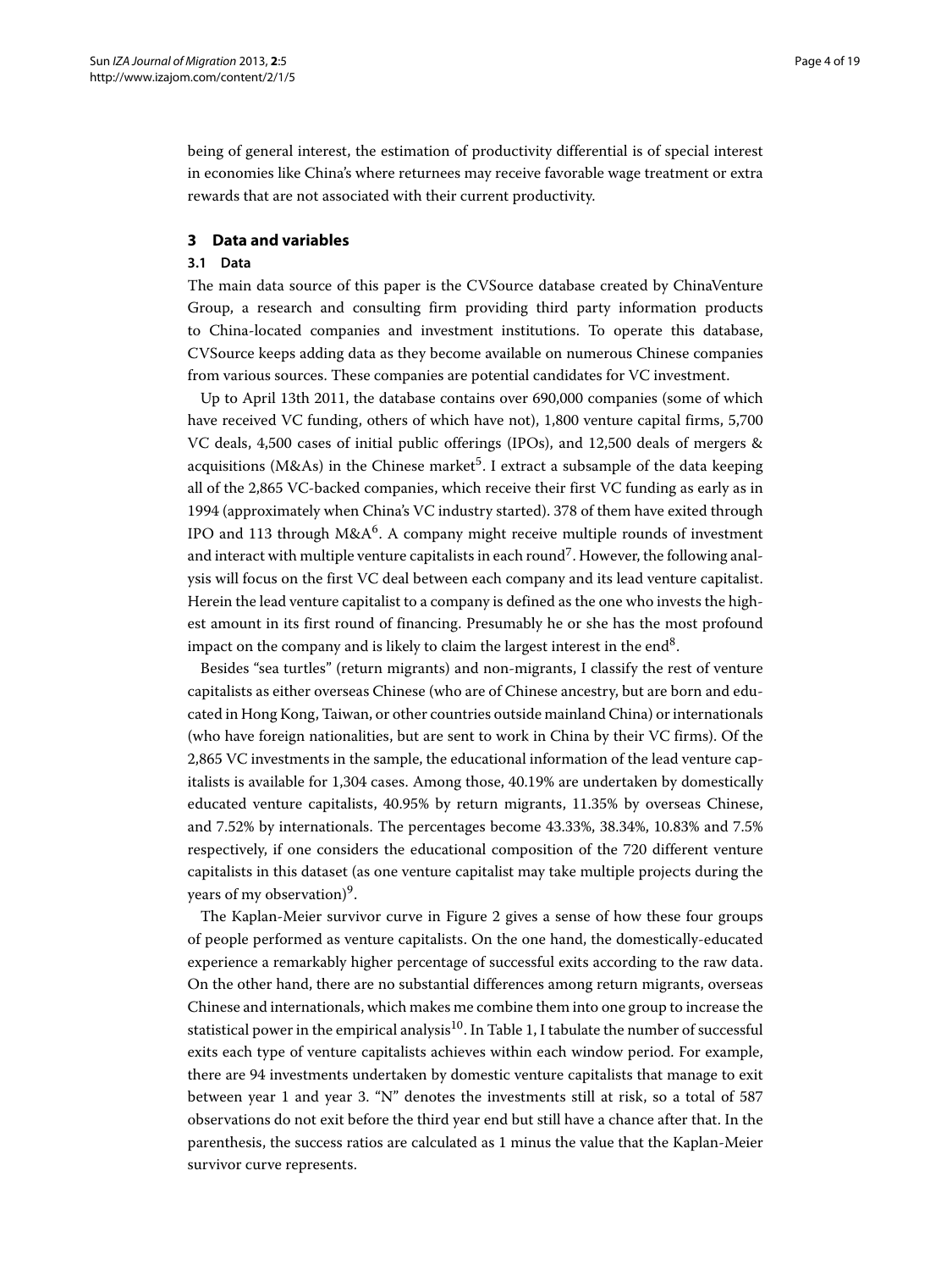

<span id="page-4-0"></span>CVSource categorizes industries into 20 groups: Agriculture & Fishery, Automotive, Chain Stores, Chemicals, Consulting, Energy, Finance, Food & Beverage, Furnishings, Human Resources & Skill Training, Healthcare, Information Technology (IT), Internet, Investment, Logistics, Manufacturing, Media, Real Estate, Telecommunication, and Tourism. I delete the Investment, Real Estate, Tourism, and Logistics industries, for there are fewer than 10 observations in each of them. In the data, IT (19.09%), Manufacturing (16.16%), Internet (15.78%), and Healthcare (11.06%) receive the most attention of the venture capitalists. Manufacturing is treated as the base category when I add in the industrial fixed effects.

As for the geographic categorization, I collapse the regions into several special provinces/cities plus "Other" (20.07%), which stands for the rest of mainland China, and "Not in Mainland China" (2.34%) for companies that are registered in Taiwan, Hong Kong or a foreign country. Beijing (27.68%), Shanghai (15.81%) and Tianjin (1.19%) are municipalities directly under the central government; Shenzhen (8.76%) is a special economic zone where certain policies can be implemented differently from elsewhere; Guangdong (6.04%), Fujian (1.99%) , Zhejiang (6.63%) and Jiangsu (9.6%) are provinces that have witnessed the most rapid growth of private enterprises since China's reform and opening-up policy. I will use fixed effects to control for policy variations specific to these regions.

To examine the representativeness of my data sample, I compared it with China's Venture Capital Yearbook, a reliable data source that provides aggregate data. In the

<span id="page-4-1"></span>**Table 1 Rate of success for each type of venture capitalists within different window periods**

|                  | 1 year  | 3 years    | 5 years    | 7 years    |
|------------------|---------|------------|------------|------------|
| Domestic         | 8(1.77) | 94 (27.18) | 40 (43.71) | 20 (57.22) |
| Return migrant   | 9(1.85) | 56 (15.54) | 27 (27.59) | 9(37.65)   |
| Overseas Chinese | 3(2.08) | 14 (12.90) | 9(23.42)   | 3(32.45)   |
| International    | 2(2.14) | 8 (11.39)  | 4(18.97)   | 3(29.52)   |
| N                | 986     | 587        | 287        | 117        |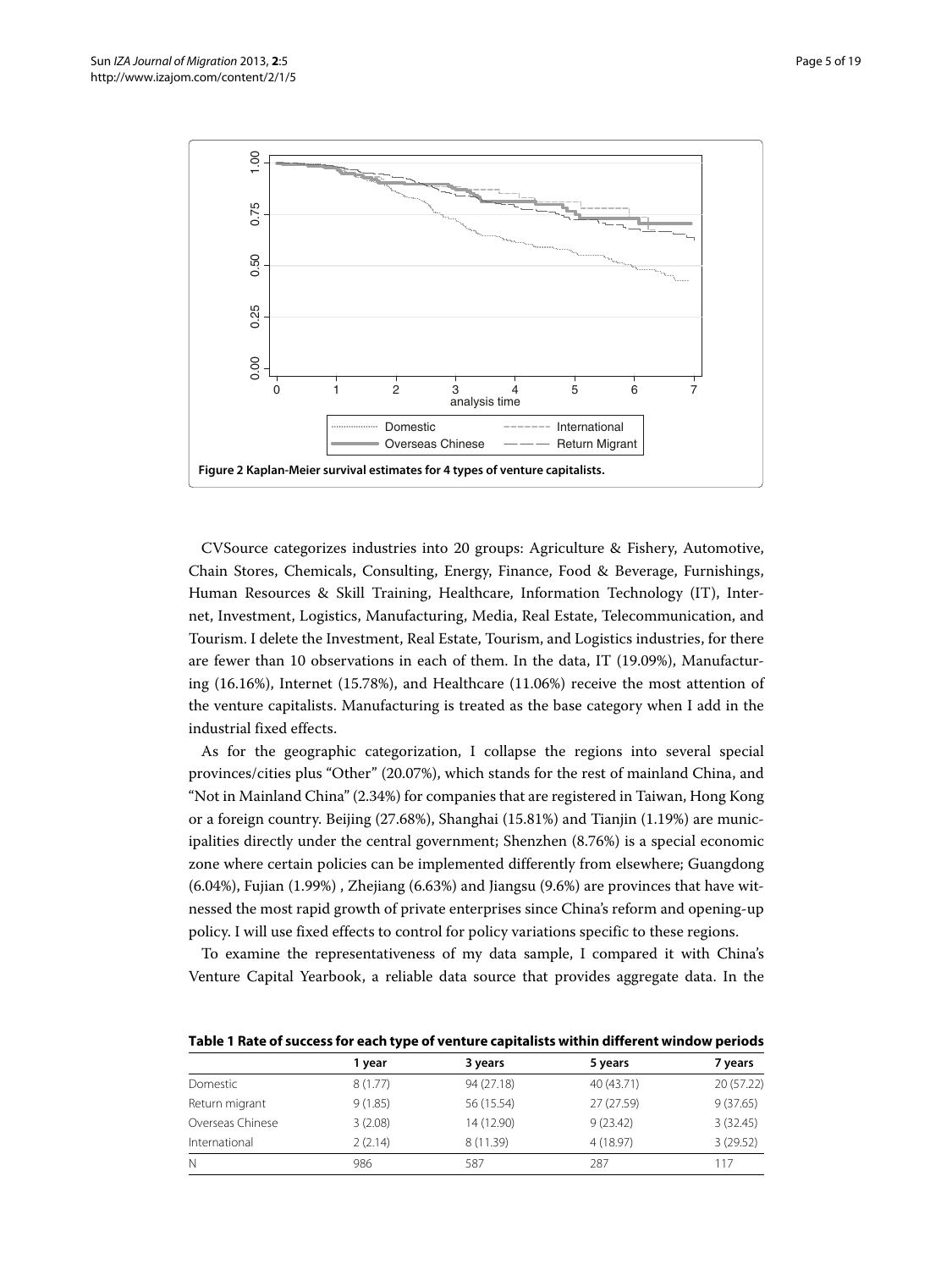yearbook, 20% of the new investments in 2008 take place in Beijing, 13.86% in Shanghai, and 7.33% in Shenzhen. In my sample in the same year, the corresponding percentages are 32.38%, 18.10%, and 10.48% respectively, which may indicate that my sample overrepresents bigger cities. The two sources categorize industries differently, but for those that are similarly defined, IT, energy, and healthcare constitute 22.55%, 8.98%, and 6.99% of the investments in 2008, and 18.57%, 10%, and 9.05% in the CVSource data. Another common phenomenon is that venture capitalists are more likely to invest in companies that are in the development stage<sup>11</sup>. This is also in accordance with the research by Zeng (2004) stating that ventures in the earliest stage or start-up stage have not got as much attention in China as in the developed market.

#### **3.2 Variables**

In this paper, I measure the investment output by how fast a VC firm/VC-backed company exits the VC market through IPO, M&A, or trade sale<sup>12</sup>. Being a common measure of success in the venture capital literature, it not only captures a company's ability to evolve into a new developmental stage, it is also a good proxy for fund returns on the VC firm's side13. The dependent variable is thus the **Probability of Exit** given some time between the funding date and the exit/censor date has elapsed.

**Foreign**, the key variable of interest, aims to capture whether foreign-trained venture capitalists perform differently from the domestically-educated. Note that the difference may arise from their abilities to target promising projects and/or to provide value-added services to make their investees exit faster.

There are three sets of control variables for various "inputs" provided by venture capitalists, VC firms and portfolio companies, respectively. **Experience** controls for the skills or lessons a *venture capitalist* has learned in the course of his investment career. For the *VC firm's* characteristics, **Offshore** and **JointVenture** control for funding sources, and the associated difficulties cross-border VC firms may experience in the Chinese market. **Syndicate** captures the network effect, **TotalFund** reflects the firm size, **ExitRatio** reveals firm's historical success and reputation, and **Tenure1** measures the general experience in the market14. *Company-specific* variables include **Tenure2** and three stage indicators. Being a measure of size of an investment, **Roundsize** also reflect the size and quality of the invested company (Wang and Wang [2011\)](#page-18-9).

Variables and their measurements are listed in Table [2,](#page-6-0) and the descriptive statistics (of 887 data points with complete information on every variable) are displayed in Table [3.](#page-6-1)

#### <span id="page-5-0"></span>**4 Empirical analysis**

This section discusses whether domestically- or foreign-educated venture capitalists are more productive in helping their invested companies to go public, be acquired, or be sold to another financial institutions, or to "exit" the VC market faster. In the final analysis of the 887 effective observations, 25.5% of them are successful exits and 74.5% are censored15. Each observation is a unique pair between a company and its lead venture capitalist, the one who invests the highest amount in the first round of financing and presumably plays the biggest role in the company's success.

For the baseline specification, I employ a semi-parametric Cox proportional hazard model. The hazard in this context is the instantaneous rate of exiting the VC market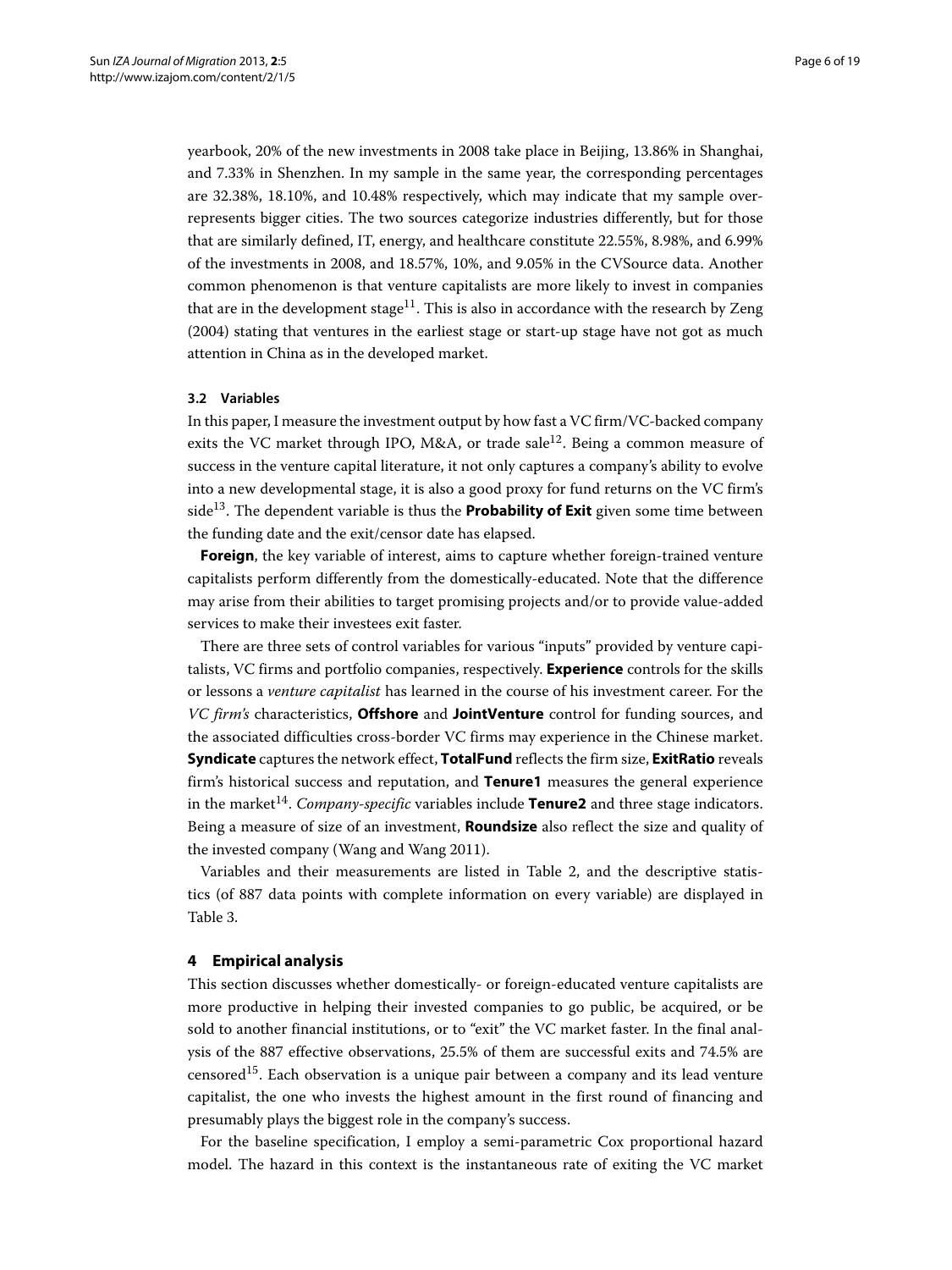<span id="page-6-0"></span>

| $1901C + 1911901C$ , $9119C01911911$ |                                                                                                                                                                |  |  |  |  |
|--------------------------------------|----------------------------------------------------------------------------------------------------------------------------------------------------------------|--|--|--|--|
| <b>Variables</b>                     | <b>Definition and measurement</b>                                                                                                                              |  |  |  |  |
| Dependent variable                   |                                                                                                                                                                |  |  |  |  |
| Probability of exit                  | Instantaneous rate of exit given some time has elapsed.                                                                                                        |  |  |  |  |
| Independent variables                |                                                                                                                                                                |  |  |  |  |
| Foreign                              | Equals 1 if a venture capitalist holds a foreign degree, 0 otherwise.                                                                                          |  |  |  |  |
| Experience                           | Number of cases a venture capitalist has involved in before a specific<br>investment                                                                           |  |  |  |  |
| JointVenture                         | Equals 1 if the funds of a VC firm are from both home and overseas, 0<br>otherwise                                                                             |  |  |  |  |
| Offshore                             | Equals 1 if the funds of a VC firm are from overseas, 0 otherwise.                                                                                             |  |  |  |  |
| Syndicate                            | Number of unique VC firms a specific VC firm cooperates with in the first<br>round of financing a certain company.                                             |  |  |  |  |
| TotalFund                            | The size of funds under a VC firm's management in billions of US dollars.                                                                                      |  |  |  |  |
| ExitRatio                            | Measured by number of successful exits divided by the total number<br>of cases a VC firm has undertaken up till the date a specific investment<br>takes place. |  |  |  |  |
| Tenure1                              | Time span measured in years between a VC firm's founding date and a<br>specific funding date.                                                                  |  |  |  |  |
| Roundsize                            | The size of an investment measured in millions of US dollars.                                                                                                  |  |  |  |  |
| Tenure <sub>2</sub>                  | Time span measured in years between a company's founding date and<br>the initial funding date.                                                                 |  |  |  |  |
| Development                          | Equals 1 if a portfolio company is in the development stage when it<br>receives the investment. 0 otherwise.                                                   |  |  |  |  |
| Expansion                            | Equals 1 if a portfolio company is in the expansion stage when it receives<br>the investment. 0 otherwise.                                                     |  |  |  |  |
| LateStage                            | Equals 1 if the portfolio company is in the late stage when it receives the<br>investment, 0 otherwise.                                                        |  |  |  |  |

## **Table 2 Variables and explanations**

and is assumed to be the product of a baseline hazard and a compound exponent term. Specifically, the hazard function for the *i*th observation at time *t* is expressed as:

$$
\lambda_i(t|X_i) = \lim_{h \to 0} \frac{Pr(t \le T_i \le t + h|T_i \ge t, X_i)}{h}
$$
  
= 
$$
\lambda_0(t) \exp[\gamma I(Foreign_i) + \beta' X_i + \epsilon_i]
$$

Empirical results are displayed in Table [4.](#page-7-0) Each coefficient is the change in the log hazard associated with a one unit change in the corresponding regressor. Accordingly, a positive

<span id="page-6-1"></span>

| Variable            | <b>Domestic</b> | <b>Sea Turtles</b> | <b>Overseas Chinese</b> | <b>Internationals</b> |  |
|---------------------|-----------------|--------------------|-------------------------|-----------------------|--|
| Experience          | 3.6             | 7.2                | $\overline{4}$          | 2.6                   |  |
| JointVenture        | 22.97%          | 35.94%             | 31.78%                  | 9.62%                 |  |
| Offshore            | 18.60%          | 56.25%             | 66.36%                  | 90.38%                |  |
| Syndicate           | 1.3             | 1.4                | 1.4                     | 1.7                   |  |
| TotalFund           |                 | 2.9                | 1.7                     | 4.4                   |  |
| ExitRatio           | 10.22%          | 9.81%              | 8.56%                   | 5.02%                 |  |
| Tenure1             | 5.8             | 8.4                | 8.9                     | 11                    |  |
| Roundsize           | 3.4             | 5.5                | 5.6                     | 5.3                   |  |
| Tenure <sub>2</sub> | 5.9             | 4.7                | 3.6                     | 4.8                   |  |
| Development         | 49.42%          | 47.66%             | 47.66%                  | 36.54%                |  |
| Expansion           | 29.94%          | 21.09%             | 14.95%                  | 23.08%                |  |
| LateStage           | 4.36%           | 3.13%              | 1.87%                   | 3.85%                 |  |
| DealYear            | 2006            | 2006               | 2006                    | 2005                  |  |
| N                   | 344             | 384                | 107                     | 52                    |  |

#### **Table 3 Summary statistics (Mean)**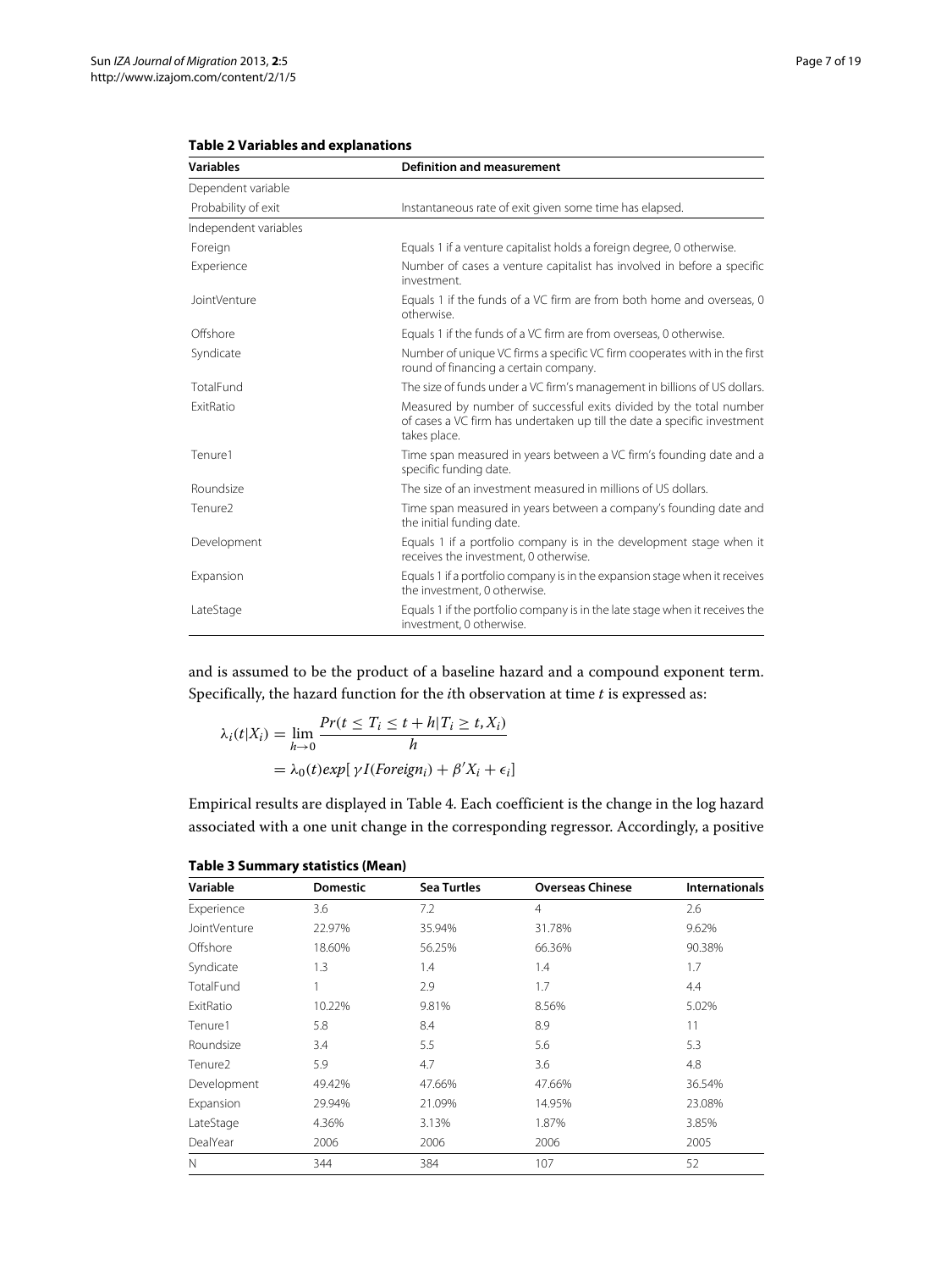<span id="page-7-0"></span>

|              | (1)                  | (2)        | (3)        | (4)                  | (5)        | (6)        |
|--------------|----------------------|------------|------------|----------------------|------------|------------|
|              | Coef.                | Coef.      | Coef.      | Coef.                | Coef.      | Coef.      |
|              | (Std.)               | (Std.)     | (Std.)     | (Std.)               | (Std.)     | (Std.)     |
| Foreign      | $-0.65***$           | $-0.48$ ** | $-0.55***$ | $-0.42$ <sup>*</sup> | $-0.54***$ | $-0.43*$   |
|              | (0.15)               | (0.19)     | (0.17)     | (0.21)               | (0.17)     | (0.21)     |
| Experience   | $-0.01$              | $-0.01$    | $-0.00$    | $-0.00$              | $-0.00$    | $-0.00$    |
|              | (0.01)               | (0.01)     | (0.02)     | (0.02)               | (0.02)     | (0.02)     |
| JointVenture |                      | $-0.33$    |            | $-0.28$              |            | $-0.24$    |
|              |                      | (0.21)     |            | (0.23)               |            | (0.23)     |
| Offshore     |                      | $-0.36$    |            | $-0.29$              |            | $-0.25$    |
|              |                      | (0.22)     |            | (0.25)               |            | (0.25)     |
| Syndicate    | $0.27***$            | $0.28***$  | $0.29***$  | $0.30***$            | $0.31***$  | $0.31***$  |
|              | (0.08)               | (0.08)     | (0.09)     | (0.09)               | (0.09)     | (0.09)     |
| TotalFund    | 0.01                 | 0.01       | 0.01       | 0.01                 | $0.01*$    | 0.01       |
|              | (0.00)               | (0.00)     | (0.00)     | (0.00)               | (0.00)     | (0.00)     |
| ExitRatio    | $0.18*$              | $0.17*$    | $0.20***$  | $0.19***$            | $0.20***$  | $0.19***$  |
|              | (0.08)               | (0.08)     | (0.07)     | (0.07)               | (0.07)     | (0.07)     |
| Tenure1      | $-0.02$ <sup>*</sup> | $-0.01$    | $-0.02$    | $-0.01$              | $-0.02$    | $-0.02$    |
|              | (0.01)               | (0.01)     | (0.01)     | (0.01)               | (0.01)     | (0.01)     |
| Roundsize    | 0.02                 | 0.03       | 0.03       | 0.03                 | 0.02       | 0.03       |
|              | (0.02)               | (0.02)     | (0.02)     | (0.02)               | (0.02)     | (0.02)     |
| Tenure2      | $0.03***$            | $0.03***$  | $0.03***$  | $0.04***$            | $0.05*$    | $0.06*$    |
|              | (0.01)               | (0.01)     | (0.01)     | (0.01)               | (0.02)     | (0.02)     |
| Development  | $0.75***$            | $0.71***$  | $0.72***$  | $0.70***$            | $0.69***$  | $0.68***$  |
|              | (0.21)               | (0.20)     | (0.22)     | (0.22)               | (0.22)     | (0.22)     |
| Expansion    | $1.31***$            | $1.25***$  | $1.19***$  | $1.18***$            | $1.12***$  | $1.11***$  |
|              | (0.23)               | (0.23)     | (0.26)     | (0.26)               | (0.26)     | (0.26)     |
| LateStage    | $1.58***$            | $1.54***$  | $1.45***$  | $1.48***$            | $1.36***$  | $1.39***$  |
|              | (0.39)               | (0.38)     | (0.42)     | (0.42)               | (0.42)     | (0.42)     |
| Industry     | <b>NO</b>            | <b>NO</b>  | <b>YES</b> | <b>YES</b>           | YES        | <b>YES</b> |
| Region       | NO                   | <b>NO</b>  | <b>YES</b> | <b>YES</b>           | <b>YES</b> | <b>YES</b> |
| Year         | NO                   | <b>NO</b>  | NO         | NO                   | <b>YES</b> | <b>YES</b> |
| N            | 887                  | 887        | 887        | 887                  | 887        | 887        |

 $p^* p < 0.05$ ,  $p^* p < 0.01$ ,  $p^* p < 0.001$ .

Industry, Region and Year denote whether or not industry, region and year fixed effects are included in the regression.

coefficient indicates a higher hazard ratio compared to the base category, while a negative one means the opposite. Given the negative estimates on the variable **Foreign** across specifications, it seems evident that a foreign degree and an international perspective do not necessarily help a venture capitalist to exit faster.

There are several possible explanations for this result. Firstly, the returnees may be less competitive in targeting the most promising projects for lack of social resources. According to anecdotal evidence, there are fewer promising projects than funds available in the Chinese market. When two venture capitalists get to compete for one project, the person with government ties, typically the domestic person, would be more likely to win out. This is simply because government authorities can intervene in the business arena easily and support the market participants based on their own preferences. Not surprisingly, the domestic venture capitalists stay in mainland China in their most productive ages, so that they build up stronger social networks, leaving the foreign-trained in a disadvantageous position<sup>16</sup>.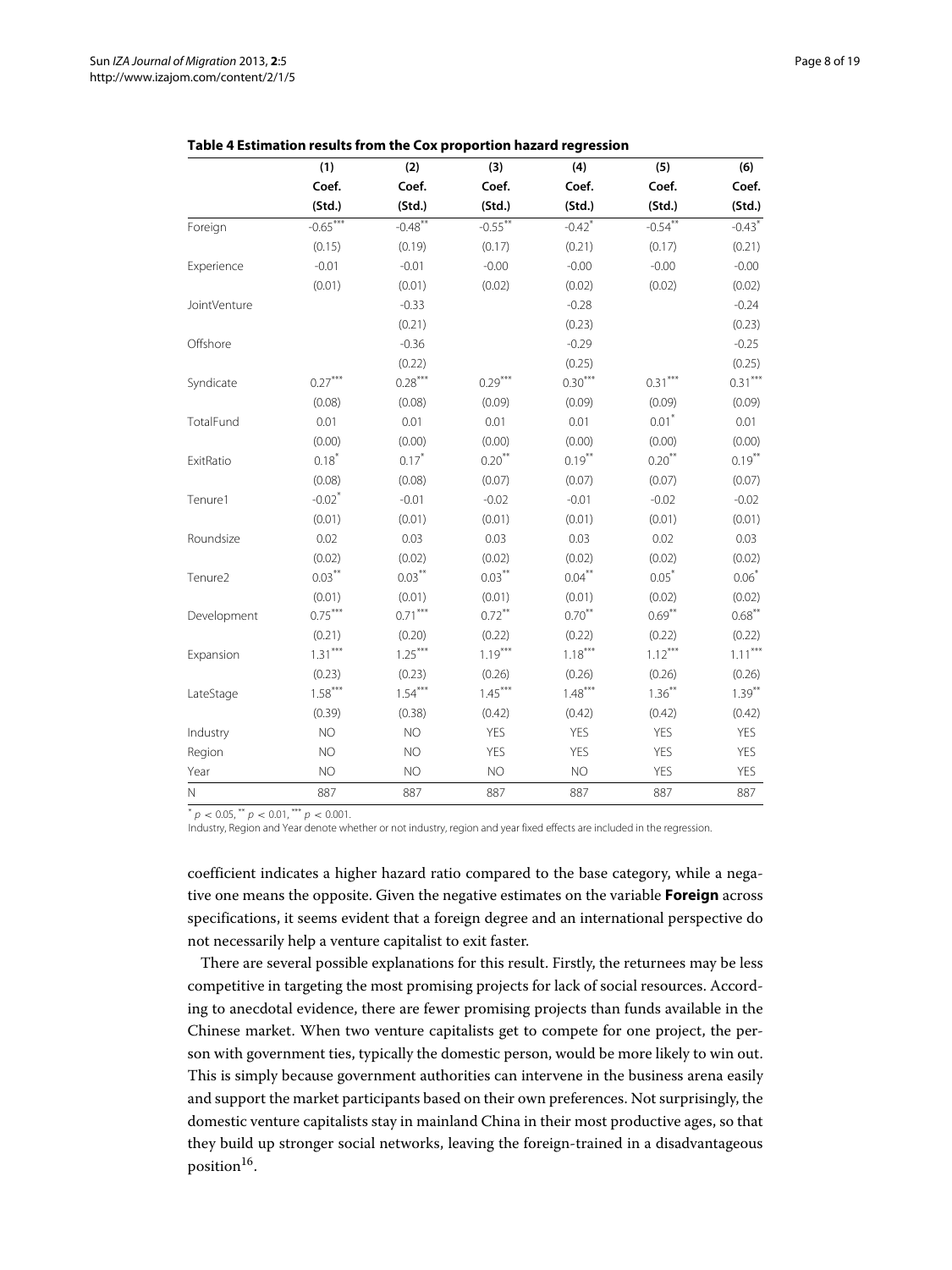The weaker social networks can also make the foreign-trained face more obstacles when assisting their investees to enter the public market. The Chinese capital market is not yet mature, the threshold for being listed is very high, and the limited opportunities favor state-owned enterprises. There was also a time when the national regulatory authority allocated quotas to different levels of government agencies on the number of companies to be listed in a certain year. Therefore, before being considered by the national regulatory authority, companies had to be nominated by one of these government agencies in the first place (Zeng [2004\)](#page-18-10). Under these circumstances, ties with the regulatory authorities and government officials can be crucial for the final success of an investment.

Furthermore, it is also possible that the value-added services foreign degree holders provide do not quite match the market demand. China adopts different law structures and accounting rules from the western world. As a result, it might be the case that a foreign venture capitalist has "unnecessary" legal concerns, or has little idea of the accounting practices inside the invested companies. It also takes time for them to realize that the interpretation and implementation of laws and regulations can be rather flexible or even ambiguous. Therefore, they need some endeavors to get used to and take advantage of the "structured uncertainty" for their best interest<sup>17</sup>. All of the above-mentioned frictions can reduce the efficiency of their human capital infusion.

These estimates are descriptive of the current talent pool in the Chinese VC market, and they indicate that foreign degree holders are less productive on average. To dig a little further, I ask whether foreign-educated personnel perform equally worse through different exit channels (IPO, M&A or trade sale). Also, I will deal with the endogenous problem, which is essentially the concern about who self-selects to go abroad and who eventually returns. Note that how a venture capitalist matches with a project is not part of the endogeneity issue. As I described two paragraphs before, that is explained by the venture capitalist's ability to "pick" lucrative projects and the social resources he possesses. As can be seen in the next section, I find the estimates really robust .

As for the control variables on the *VC firm's* side, **Offshore** and **JointVenture** are included to measure the effect of regulatory restrictions. Specifically, cross-border VC firms are generally not allowed to exit through the Chinese public market. For them and their employees, who are mostly venture capitalists coming/returning from abroad, the opportunities have to be found in New York Stock Exchange, NASDAQ or other international stock exchange. Controlling for this effect, the estimates on the key variables drop in magnitude, but maintain their statistical significance<sup>18</sup>.

Coefficients on the variable **Syndicate** are always significantly positive, implying that lead venture capitalists are more likely linked with successful exits when they are networked strongly with other VC firms. This result accords with [Brander et al. \(2002\)](#page-17-10), the reason being the connections strengthen the exchange of information and consumer resources, or assist to obtain exclusive opportunities to superior investment projects. **ExitRatio** captures the historical success and reputation of the VC firms, and it is strongly related to the success of the current projects. However, the general experience variable **Tenure1** is always inversely related to the success of the project at hand. Seemingly at odds with intuition, it is actually in accordance with [Gompers \(1996\)](#page-17-11) who provides evidence that younger VC firms wish to form their reputation in the VC industry faster by taking their portfolio companies public sooner.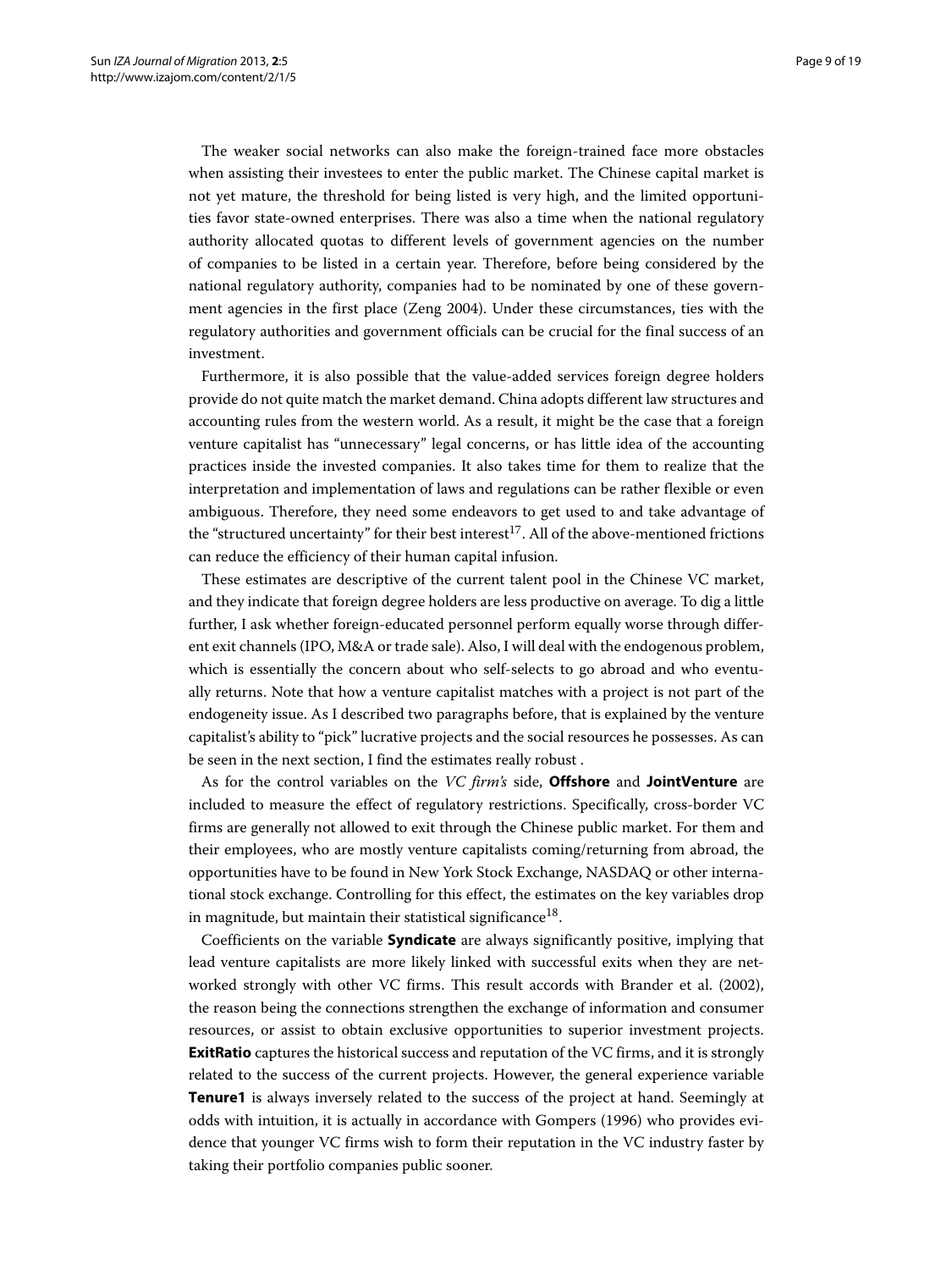On the *company* side, the bigger their size and the more mature they are when receiving investment from their lead venture capitalists, the faster they exit the VC market.

### <span id="page-9-0"></span>**5 Robustness checks**

#### **5.1 Competing risks analysis**

IPO, M&A and trade sale are three channels for exit, or three "competing risks" that portfolio companies and VC firms would face in the market. These different mechanisms put different requirements on those who wish to exit. In response, this section examines whether foreign educated venture capitalists are better in some channels, while worse in others. [Gompers and Lerner \(1999\)](#page-17-12) point out that investors obtain the highest return from IPOs, which in return add to venture capitalists' reputation of being successful and get them more access to superior investments in the future. M&As and trade sales yield lower returns, but they are still better than the cases that do not exit at all. In the following, IPO is defined as a "good exit", and M&A or trade sale to be a "fair exit". Then I employ the latent survivor time, stratified and unstratified Cox proportional hazard models to re-examine the importance of the international experience and other influencing factors.

The latent survivor time approach assumes conditional independence for the competing risks and a unique latent exit time for each of them. In constructing the likelihood for a specific exit risk, say *k*, observations that are exits due to risks other than *k* and those that have not exited yet are treated as censored. This approach thus provides as many sets of coefficients as are the risk types. The stratified/unstratified Cox proportional hazard approach models the cause-specific hazard functions of all types simultaneously and produces only one set of coefficients. The unstratified model assumes that the hazards of the different risk types are proportional to one another and the risk type indicator will be used as a covariate. Interaction terms are also included to test the equality of the effects of the covariates in different types. In this study, the empirical model is:

$$
\lambda_i(t|X_i) = \lambda_0(t)exp\{[\gamma_1 + \eta_1 I(f_i = GOOD)] I(Foreign_i) + [\alpha_1 + \beta_1 I(f_i = GOOD)] x_{i1} + [\alpha_2 + \beta_2 I(f_i = GOOD)] x_{i2} + \cdots + I(f_i = GOOD) + \epsilon_i\}
$$
  
where  $f_i = \{GOOD, FAIR\}$ 

This method can be implemented through a data augmentation process<sup>19</sup>. If hazard functions of different risks types are really proportional to each other, the unstratified method is more efficient. Alternatively, the stratified model sweeps heterogeneity into the baseline hazard and is better in terms of consistency under certain conditions. Empirically, a similar regression procedure can be used.

$$
\lambda_i(t|X_i) = \lambda_{0f_i}(t)exp\{[\gamma_1 + \eta_1 I(f_i = GOOD)] I(Foreign_i) + [\alpha_1 + \beta_1 I(f_i = GOOD)]x_{i1} + [\alpha_2 + \beta_2 I(f_i = GOOD)]x_{i2} + \dots + \epsilon_i\}
$$

The estimation results are shown in Table [5.](#page-10-0) The first column replicates column 6 from the simple hazard analysis for comparison. Column 2 and 3 represent results in the latent survivor time model with fair and good exit as their risk types respectively. The last two columns display those from the stratified and unstratified versions of the Cox model. As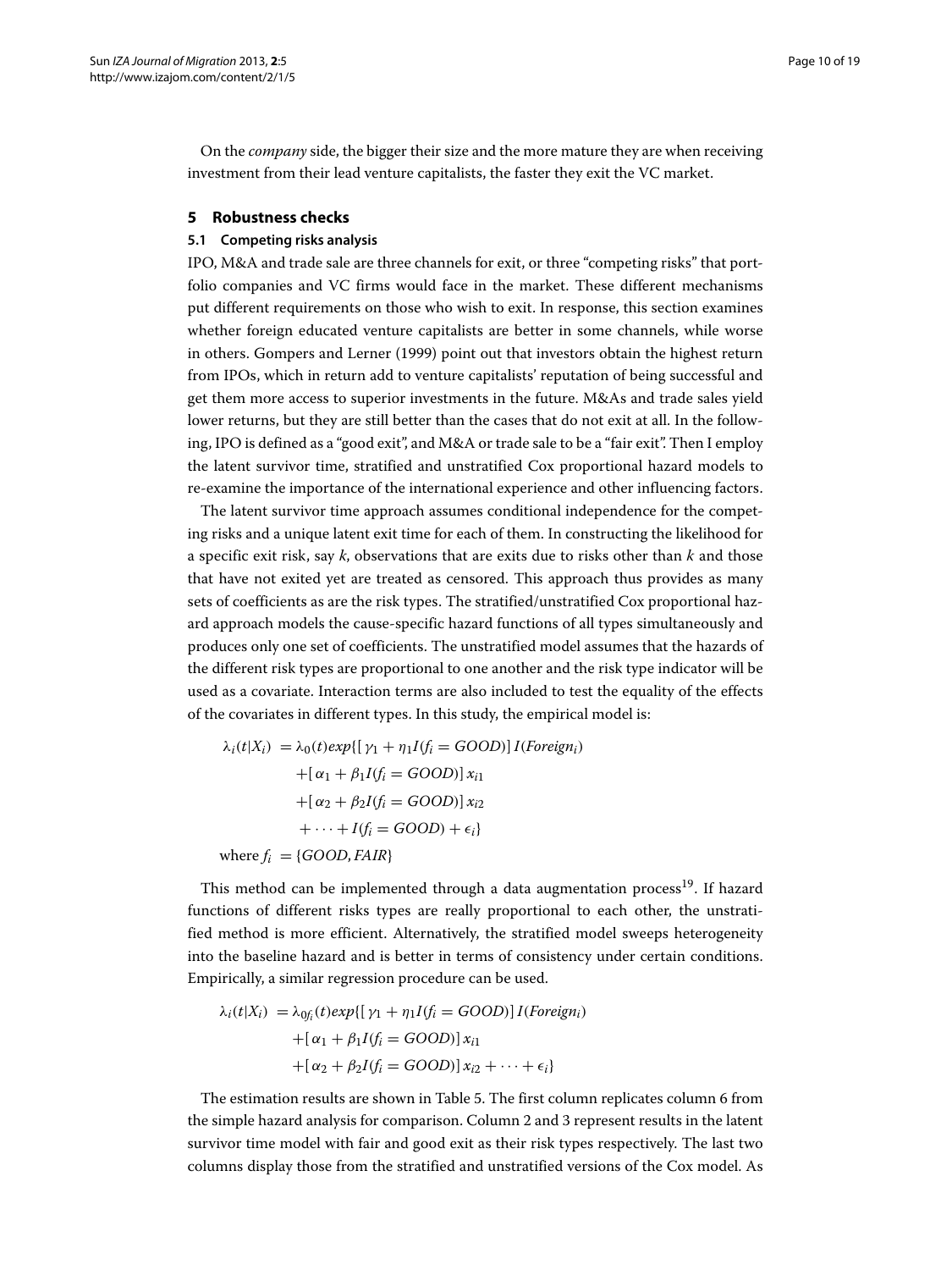|                     | Simple hazard        |                      | Latent survivor      | Cox proportional     |                      |  |
|---------------------|----------------------|----------------------|----------------------|----------------------|----------------------|--|
|                     |                      | Fair                 | Good                 | <b>Strat</b>         | Unstrat              |  |
|                     | Coef/Std             | Coef/Std             | Coef/Std             | Coef/Std             | Coef/Std             |  |
| Foreign             | $-0.43$ <sup>*</sup> | $-0.81$ <sup>*</sup> | $-0.31$              | $-0.56$              | $-0.60$              |  |
|                     | (0.21)               | (0.40)               | (0.25)               | (0.37)               | (0.38)               |  |
| Experience          | $-0.00$              | 0.06                 | $-0.02$              | 0.03                 | 0.03                 |  |
|                     | (0.02)               | (0.03)               | (0.02)               | (0.03)               | (0.03)               |  |
| JointVenture        | $-0.24$              | 0.37                 | $-0.47$              | 0.96                 | 0.99                 |  |
|                     | (0.23)               | (0.57)               | (0.28)               | (0.55)               | (0.56)               |  |
| Offshore            | $-0.25$              | 0.66                 | $-0.64$ <sup>*</sup> | $1.61***$            | $1.61***$            |  |
|                     | (0.25)               | (0.53)               | (0.31)               | (0.50)               | (0.51)               |  |
| Syndicate           | $0.31***$            | $-0.07$              | $0.42***$            | $-0.08$              | $-0.05$              |  |
|                     | (0.09)               | (0.20)               | (0.10)               | (0.20)               | (0.20)               |  |
| TotalFund           | 0.01                 | $0.03*$              | 0.00                 | $0.03***$            | $0.03***$            |  |
|                     | (0.00)               | (0.01)               | (0.00)               | (0.01)               | (0.01)               |  |
| ExitRatio           | $0.19***$            | $-0.02$              | $0.20*$              | 0.10                 | 0.10                 |  |
|                     | (0.07)               | (0.19)               | (0.09)               | (0.19)               | (0.20)               |  |
| Tenure1             | $-0.02$              | $-0.03$              | $-0.01$              | $-0.03$              | $-0.03$              |  |
|                     | (0.01)               | (0.03)               | (0.01)               | (0.03)               | (0.03)               |  |
| Roundsize           | 0.03                 | $-0.01$              | $0.05***$            | $-0.06$              | $-0.06$              |  |
|                     | (0.02)               | (0.03)               | (0.02)               | (0.04)               | (0.04)               |  |
| Tenure2             | $0.06*$              | $-0.04$              | $0.07***$            | $-0.07$              | $-0.06$              |  |
|                     | (0.02)               | (0.07)               | (0.03)               | (0.06)               | (0.06)               |  |
| Development         | $0.68***$            | 0.03                 | $1.29***$            | $0.74***$            | $0.75***$            |  |
|                     | (0.22)               | (0.37)               | (0.32)               | (0.22)               | (0.22)               |  |
| Expansion           | $1.11***$            | $-0.57$              | $1.88***$            | $1.21***$            | $1.20***$            |  |
|                     | (0.26)               | (0.73)               | (0.35)               | (0.26)               | (0.26)               |  |
|                     | $1.39***$            | $-35.17***$          | $2.30***$            | $1.54***$            | $1.53***$            |  |
| LateStage           |                      |                      |                      |                      |                      |  |
|                     | (0.42)               | (2.32)               | (0.51)               | (0.42)               | (0.42)               |  |
| Foreign x GOOD      |                      |                      |                      | 0.19                 | 0.24                 |  |
|                     |                      |                      |                      | (0.43)               | (0.44)               |  |
| Experience x GOOD   |                      |                      |                      | $-0.04$              | $-0.05$              |  |
|                     |                      |                      |                      | (0.04)               | (0.04)               |  |
| JointVenture x GOOD |                      |                      |                      | $-1.46$ <sup>*</sup> | $-1.48$ <sup>*</sup> |  |
|                     |                      |                      |                      | (0.58)               | (0.59)               |  |
| Offshore x GOOD     |                      |                      |                      | $-2.41***$           | $-2.39***$           |  |
|                     |                      |                      |                      | (0.56)               | (0.56)               |  |
| Syndicate x GOOD    |                      |                      |                      | $0.48*$              | $0.45*$              |  |
|                     |                      |                      |                      | (0.22)               | (0.22)               |  |
| TotalFund xGOOD     |                      |                      |                      | $-0.02$ **           | $-0.03***$           |  |
|                     |                      |                      |                      | (0.01)               | (0.01)               |  |
| ExitRatio x GOOD    |                      |                      |                      | 0.10                 | 0.11                 |  |
|                     |                      |                      |                      | (0.20)               | (0.21)               |  |
| Tenure1 × GOOD      |                      |                      |                      | 0.02                 | 0.02                 |  |
|                     |                      |                      |                      | (0.03)               | (0.03)               |  |
| Roundsize × GOOD    |                      |                      |                      | $0.11*$              | $0.10*$              |  |
|                     |                      |                      |                      | (0.05)               | (0.05)               |  |

<span id="page-10-0"></span>

| Table 5 Estimation results from the competing risk models |  |
|-----------------------------------------------------------|--|
|-----------------------------------------------------------|--|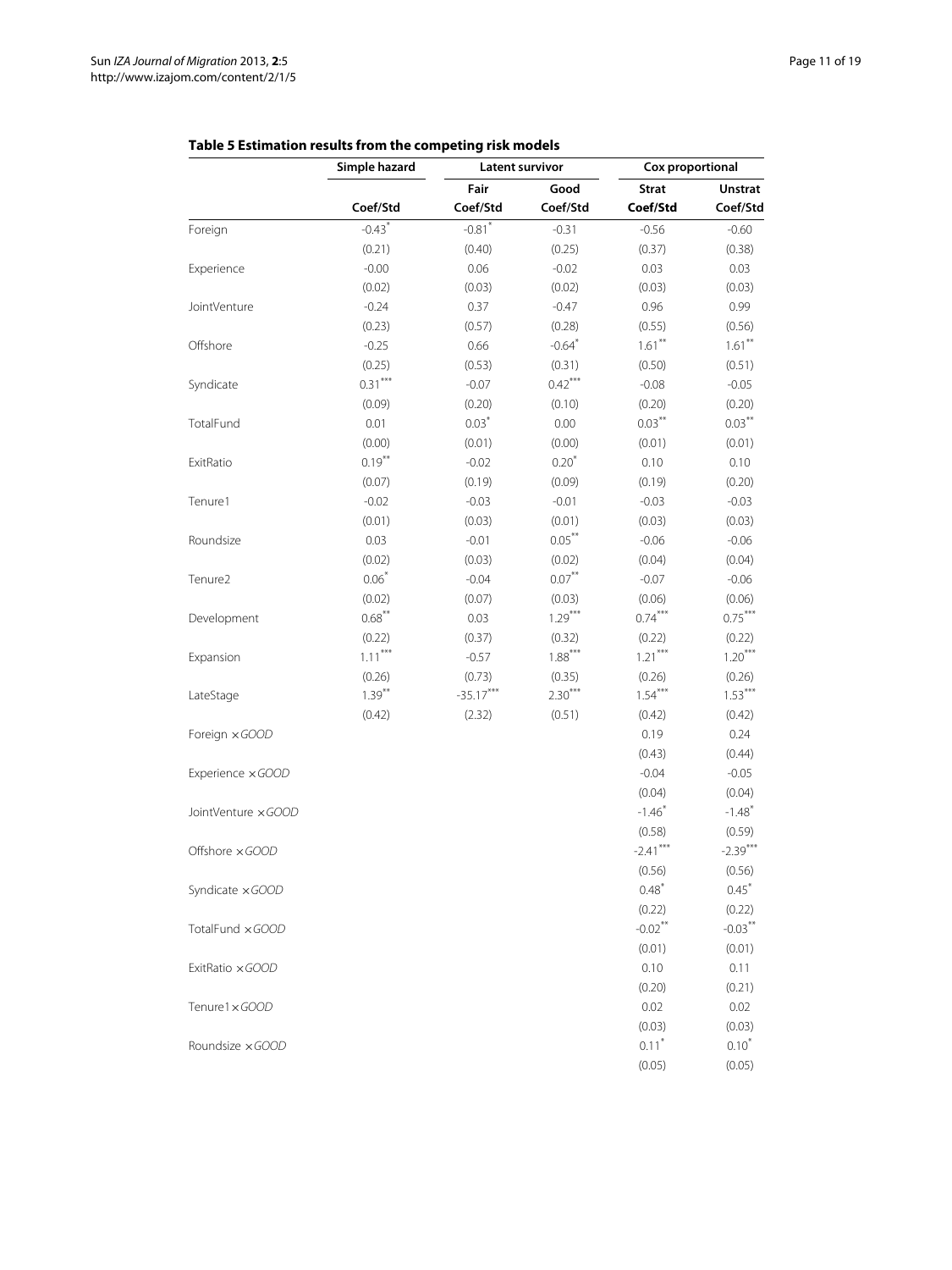| $140123$ Extended Foundation (1911) and extrapeling How models (Commuta) |     |     |     |                  |        |  |  |
|--------------------------------------------------------------------------|-----|-----|-----|------------------|--------|--|--|
| Tenure2 × GOOD                                                           |     |     |     | $0.15^{\degree}$ | $013*$ |  |  |
|                                                                          |     |     |     | (0.06)           | (0.06) |  |  |
| <b>GOOD</b>                                                              |     |     |     |                  | 0.92   |  |  |
|                                                                          |     |     |     |                  | (0.51) |  |  |
| N                                                                        | 887 | 887 | 887 | 774              | 1774   |  |  |

| Table 5 Estimation results from the competing risk models (Continued) |  |
|-----------------------------------------------------------------------|--|
|-----------------------------------------------------------------------|--|

 $p^* = 0.05$ ,  $p^* = 0.01$ ,  $p^* = 0.001$ .

GOOD = 1 if failure type of an observation is IPO, and it is included as a regressor in the unstratified model.

Industry, region and year fixed effects are included in all regressions.

can be seen, the latent survivor time approach concerning the good exit yields comparable results to those in the simple hazard analysis, but different from the other exit type. On the other hand, the two versions of the Cox model both have significant interaction terms, but the signs and magnitude of the coefficients on the single variables are much closer to their counterparts in the fair-exit case. These are evidence that the effects of the variables of interest are unequal in the two exit types, and the results in the simple hazard analysis are largely driven by the good-exit cases (IPO). Taking **Offshore** and **JointVenture** for example, they turn out to play more negative roles in the IPO practice than in M&A or trade sale. This is because the regulatory restrictions affecting foreign funds slow down the exit for the cross-border VC firms who want to cash out through stock market, while M&A and trade sale are not affected by this constraint and can be more flexible. No matter through which exit type, however, the foreign-educated people do not appear to be more productive than their domestic counterparts.

#### **5.2 Instrumental variable approach**

Up to this point, my goal has been to measure the productivity difference between domestic venture capitalists and their foreign-educated counterparts. This question is of direct interest to VC firms engaged in hiring talent: faced with two observationally identical workers of both types, which will be more productive? Perhaps surprisingly, I find a domestically-educated venture capitalist is, on average, more productive.

Of course, what is of greatest interest to individual VC firms might not be most relevant from the standpoint of a policymaker. For example, a Chinese policymaker might wish, instead, to know the effect on the productivity of the venture capitalist pool of a policy change such as more generous tax treatment for returnees. Since the marginal returnees attracted by such a policy change may have different relative productivities from the mean among the returnee pool that is already in China, our preceding estimates might not bear directly on this question.

Ideally, the best way to answer the above question would be to study responses to actual historical policy changes of the type under consideration. Unfortunately, Chinese policy on return migrants has been largely informal with no clearly demarcated changes over the period of my data<sup>20</sup>. Also, since international migration policy is set at the national level, this sort of policy variation offers very few degrees of freedom<sup>21</sup>. Thus, I take a different approach. Specifically, I exploit industry-level economic shocks in the United States which affect the propensity of Chinese talent to return to China as a venture capitalist, in a manner that is arguably similar to a change in China's remigration policy. Essentially, the argument is that U.S. industry shocks identify a policy-relevant treatment effect (PRTE) (Heckman and Vytlacil [2005\)](#page-18-11) with respect to the types of remigration policy changes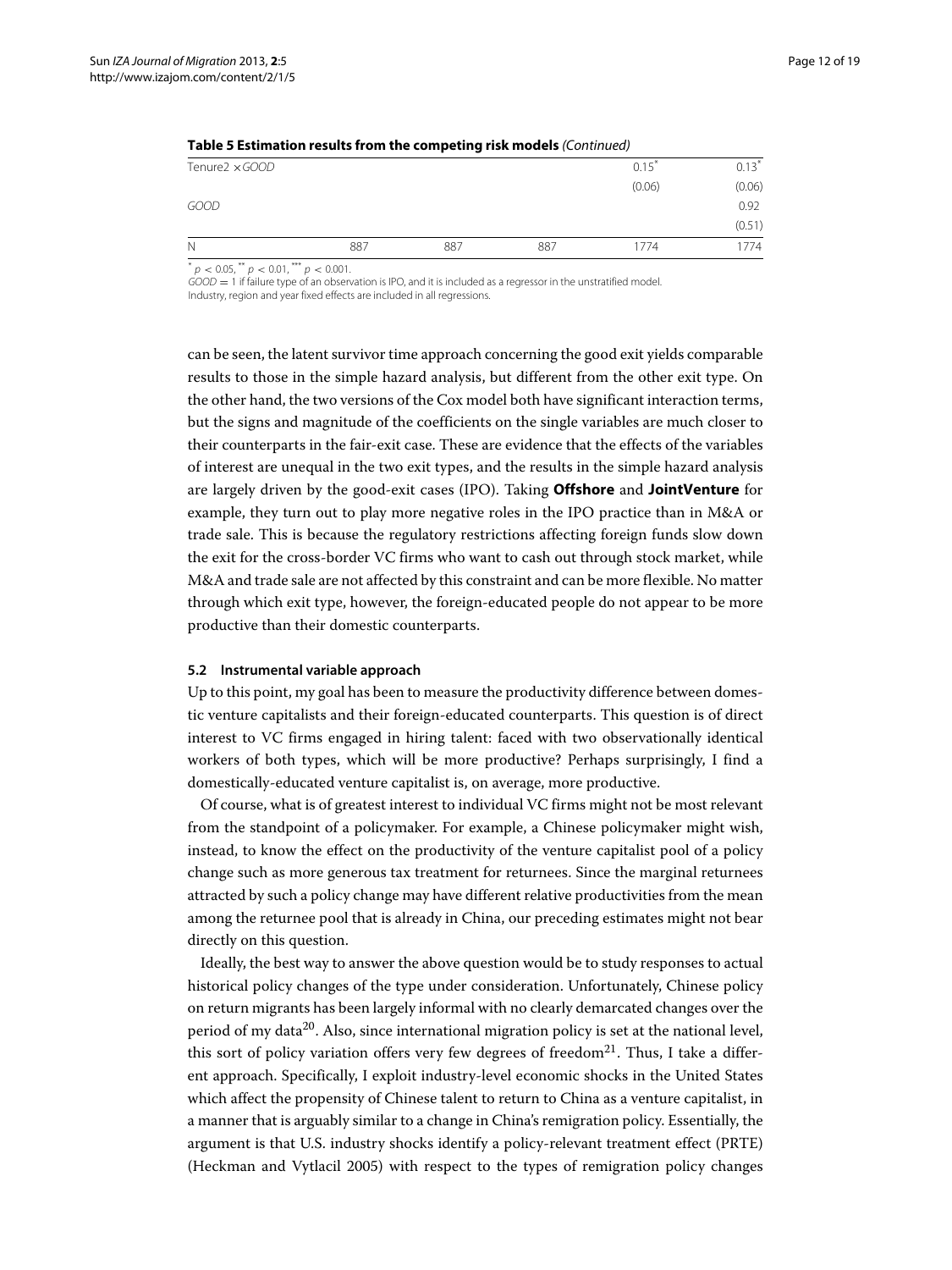China might realistically implement. Using these industry shocks as instrument for the probability that a venture capitalist working in China is foreign-educated, I examine whether the resulting estimates of the productivity gap differ markedly from my previous estimates. If they are, then the estimates in Tables [4](#page-7-0) and [5](#page-10-0) may not be representative of marginal remigrants who would be attracted by a policy change.

In more detail, my instrument is the percentage change in the U.S. employment in that venture capitalist's industry in the year before that venture capitalist started investing in China<sup>22</sup>. So, for example, if a venture capitalist's first VC investment in China is in 2000 and in the Internet industry, then I give him the percentage increase in the employment of the U.S. Internet industry in 1999<sup>23</sup>. A priori, these U.S. employment shocks could affect the share of Chinese venture capitalists who are foreign-educated in either direction. On the one hand, positive demand shocks in the U.S. might discourage Chinese expatriates from returning to China due to the increased employment opportunities in the U.S. On the other hand, a U.S. industry boom could induce these people to acquire skills that are specific to that industry, which are potentially useful to a venture capitalist investing in that industry in China<sup>24</sup>. In this case, the U.S. boom would create a positive shock to the supply of return venture capitalists in that industry. In either case, the U.S. industry shocks are a valid instrument as long as they do not forecast unmeasured industry-level demand shocks in China.

The IV results are shown in Table [6.](#page-13-1) For simplicity, all of Table [6](#page-13-1) drops overseas Chinese and internationals from the sample, so the comparison of interest is just between Chineseborn venture capitalists who were domestically- versus foreign-educated. Doing both linear probability and probit regressions for the first stage, I find that positive shocks to U.S. employment growth significantly *raise* the chances that new venture capitalists in China in that industry are foreign-educated in the following year, consistent with the industry-specific skills hypothesis. First-stage coefficients and standard errors on the instrument are reported in the notes to Table [6.](#page-13-1)

In the second stage, I enter the predicted probability that a venture capitalist is foreigneducated from the above first stage into an accelerated failure time (AFT) model, which models the entire duration time instead of the instantaneous exit ratio<sup>25</sup>. Empirically, this is simply a linear regression of the log duration on the covariates. To account for incomplete durations, in columns (1)-(4) I simply add 25% to the length of all censored durations. Columns (5)-(7) instead handle incomplete durations using a censored normal regression approach, where log durations are assumed to be normally distributed and incomplete durations are handled in a Tobit-type approach, with observation-specific censoring points.

Since a positive AFT coefficient means longer durations (and hence slower exits), we can see from Table [6](#page-13-1) that the returnees are still doing relatively worse than non-migrants even in the IV approach. Thus, if my instrument is valid, marginal migrants who are likely to be attracted to China by a change in the relative attractiveness of those two destinations are (like the average remigrant venture capitalist in China) also less productive than the domestically-educated. Further, suppose that the instrument is not valid, but instead that, as seems plausible, U.S. industry booms predict booms in the same industry in China. Now, a U.S. industry boom in one year will have a direct, positive effect on the likely success of venture capitalists in that industry in China in the following year. Since (from the first stage) the U.S. boom also raises the share of foreign-educated VCs in that industry,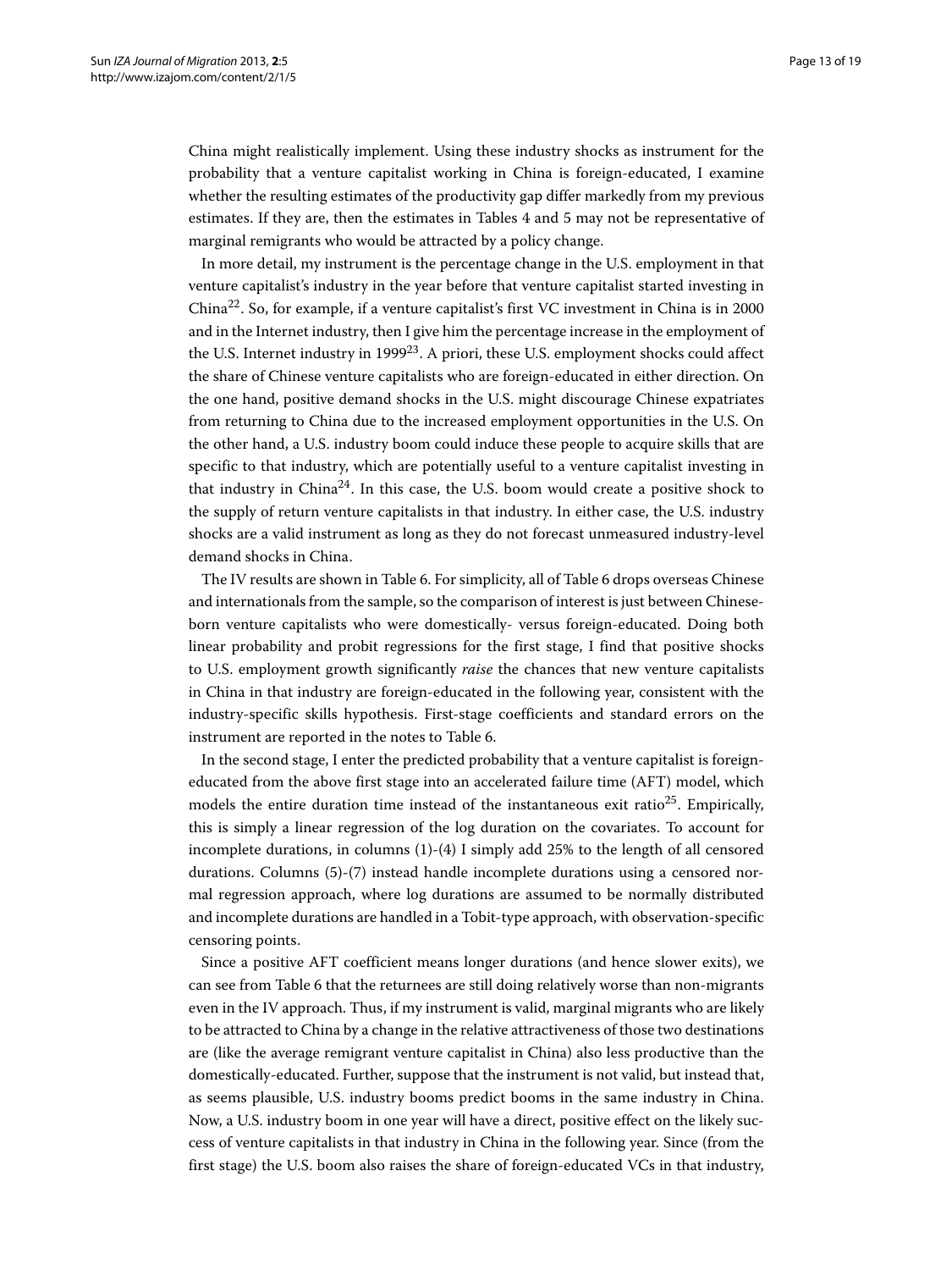|               | 25% longer imcomplete durations |                      |                       |                       |            | <b>Tobit</b> |                  |  |  |
|---------------|---------------------------------|----------------------|-----------------------|-----------------------|------------|--------------|------------------|--|--|
|               | <b>OLS</b>                      | IV_LP                | <b>IV Probit</b>      | IV_WR <sup>a</sup>    | <b>OLS</b> | IV_LP        | <b>IV_Probit</b> |  |  |
|               | Coef.                           | Coef.                | Coef.                 | Coef.                 | Coef.      | Coef.        | Coef.            |  |  |
|               | (Std.)                          | (Std.)               | (Std.)                | (Std.)                | (Std.)     | (Std.)       | (Std.)           |  |  |
| Foreign       | 0.12                            |                      |                       | $0.42*$               | 0.05       |              |                  |  |  |
|               | (0.07)                          |                      |                       | (0.19)                | (0.07)     |              |                  |  |  |
| Fitted_LP     |                                 | $0.31$ <sup>*</sup>  |                       |                       |            | $0.38^{*}$   |                  |  |  |
|               |                                 | (0.15)               |                       |                       |            | (0.16)       |                  |  |  |
| Fitted_Probit |                                 |                      | $0.36*$               |                       |            |              | $0.35^*$         |  |  |
|               |                                 |                      | (0.16)                |                       |            |              | (0.16)           |  |  |
| Experience    | $-0.01$ <sup>*</sup>            | $-0.01$ <sup>*</sup> | $-0.01$ <sup>*</sup>  | $-0.02$ <sup>**</sup> | $-0.02***$ | $-0.02***$   | $-0.02***$       |  |  |
|               | (0.00)                          | (0.00)               | (0.00)                | (0.01)                | (0.00)     | (0.00)       | (0.00)           |  |  |
| Offshore      | $0.25***$                       | 0.09                 | 0.10                  | 0.08                  | $0.28***$  | 0.00         | 0.04             |  |  |
|               | (0.09)                          | (0.11)               | (0.11)                | (0.12)                | (0.09)     | (0.11)       | (0.11)           |  |  |
| JointVenture  | $0.18*$                         | 0.04                 | 0.06                  | 0.04                  | $0.23*$    | 0.00         | 0.04             |  |  |
|               | (0.08)                          | (0.10)               | (0.10)                | (0.10)                | (0.09)     | (0.10)       | (0.10)           |  |  |
| Syndicate     | 0.04                            | 0.03                 | 0.01                  | 0.00                  | $0.15***$  | $0.12***$    | $0.11*$          |  |  |
|               | (0.04)                          | (0.04)               | (0.04)                | (0.04)                | (0.05)     | (0.04)       | (0.04)           |  |  |
| TotalFund     | 0.01                            | 0.01                 | 0.01                  | 0.01                  | $0.02***$  | $0.02***$    | $0.02***$        |  |  |
|               | (0.00)                          | (0.01)               | (0.01)                | (0.01)                | (0.01)     | (0.01)       | (0.01)           |  |  |
| ExitRatio     | $-0.04$                         | $-0.04$              | $-0.04$               | $-0.05$               | $-0.00$    | 0.00         | 0.00             |  |  |
|               | (0.03)                          | (0.03)               | (0.03)                | (0.03)                | (0.03)     | (0.03)       | (0.03)           |  |  |
| Tenure1       | $-0.02***$                      | $-0.02***$           | $-0.02***$            | $-0.02***$            | $-0.03***$ | $-0.03***$   | $-0.03***$       |  |  |
|               | (0.01)                          | (0.01)               | (0.01)                | (0.01)                | (0.01)     | (0.01)       | (0.01)           |  |  |
| Roundsize     | $-0.01$                         | 0.00                 | $-0.00$               | $-0.00$               | 0.00       | 0.00         | $-0.00$          |  |  |
|               | (0.01)                          | (0.01)               | (0.01)                | (0.01)                | (0.01)     | (0.01)       | (0.01)           |  |  |
| Tenure2       | $-0.11***$                      | $-0.11***$           | $-0.10***$            | $-0.10***$            | $-0.18***$ | $-0.18***$   | $-0.17***$       |  |  |
|               | (0.01)                          | (0.01)               | (0.01)                | (0.01)                | (0.01)     | (0.01)       | (0.01)           |  |  |
| Development   | $-0.27***$                      | $-0.25***$           | $-0.22$ <sup>**</sup> | $-0.21$ **            | $-0.08$    | $-0.08$      | $-0.08$          |  |  |
|               | (0.08)                          | (0.08)               | (0.08)                | (0.08)                | (0.08)     | (0.08)       | (0.08)           |  |  |
| Expansion     | $-0.20$ <sup>*</sup>            | $-0.24$ <sup>*</sup> | $-0.24$ <sup>*</sup>  | $-0.22$ <sup>*</sup>  | 0.18       | 0.15         | 0.12             |  |  |
|               | (0.10)                          | (0.10)               | (0.10)                | (0.10)                | (0.11)     | (0.10)       | (0.10)           |  |  |
| Late Stage    | $-0.15$                         | $-0.17$              | $-0.19$               | $-0.17$               | $0.44*$    | $0.51$ **    | $0.45*$          |  |  |
|               | (0.17)                          | (0.17)               | (0.17)                | (0.17)                | (0.20)     | (0.19)       | (0.19)           |  |  |
| N             | 728                             | 621                  | 602                   | 602                   | 728        | 621          | 602              |  |  |

<span id="page-13-1"></span>

|  |  | Table 6 Estimation results from IV estimation in the AFT model |  |  |  |
|--|--|----------------------------------------------------------------|--|--|--|
|--|--|----------------------------------------------------------------|--|--|--|

 $p^* p < 0.05$ ,  $p^* p < 0.01$ ,  $p^* p < 0.001$ .

<span id="page-13-2"></span>Industry, region and year fixed effects are included in all regressions.

The coefficients (standard errors) for linear probability and probit regressions in the first stage are 0.011. (0.004) and 0.028 (0.014), respectively.

aIV\_WR is a procedure Wooldridge proposed (see Wooldridge 2002, pp.623), which is to do a probit in the first stage, and then to estimate the empirical model using the fitted value as an IV. This approach yields more efficient estimates under certain conditions.

the IV estimate will be biased in the direction of finding that foreign-educated venture capitalists are *more* productive than locally-educated. This further raises my confidence that the foreign-educated are, indeed, less productive<sup>26</sup>.

#### <span id="page-13-0"></span>**6 Conclusions**

China has witnessed an influx of well-educated return migrants ("sea turtles"), overseas Chinese, and internationals from abroad in the past decade, during which time China's high-technology and innovative industries jump-started and burgeoned. "Sea turtles," in particular, are thought to boost the development of these industries thanks to their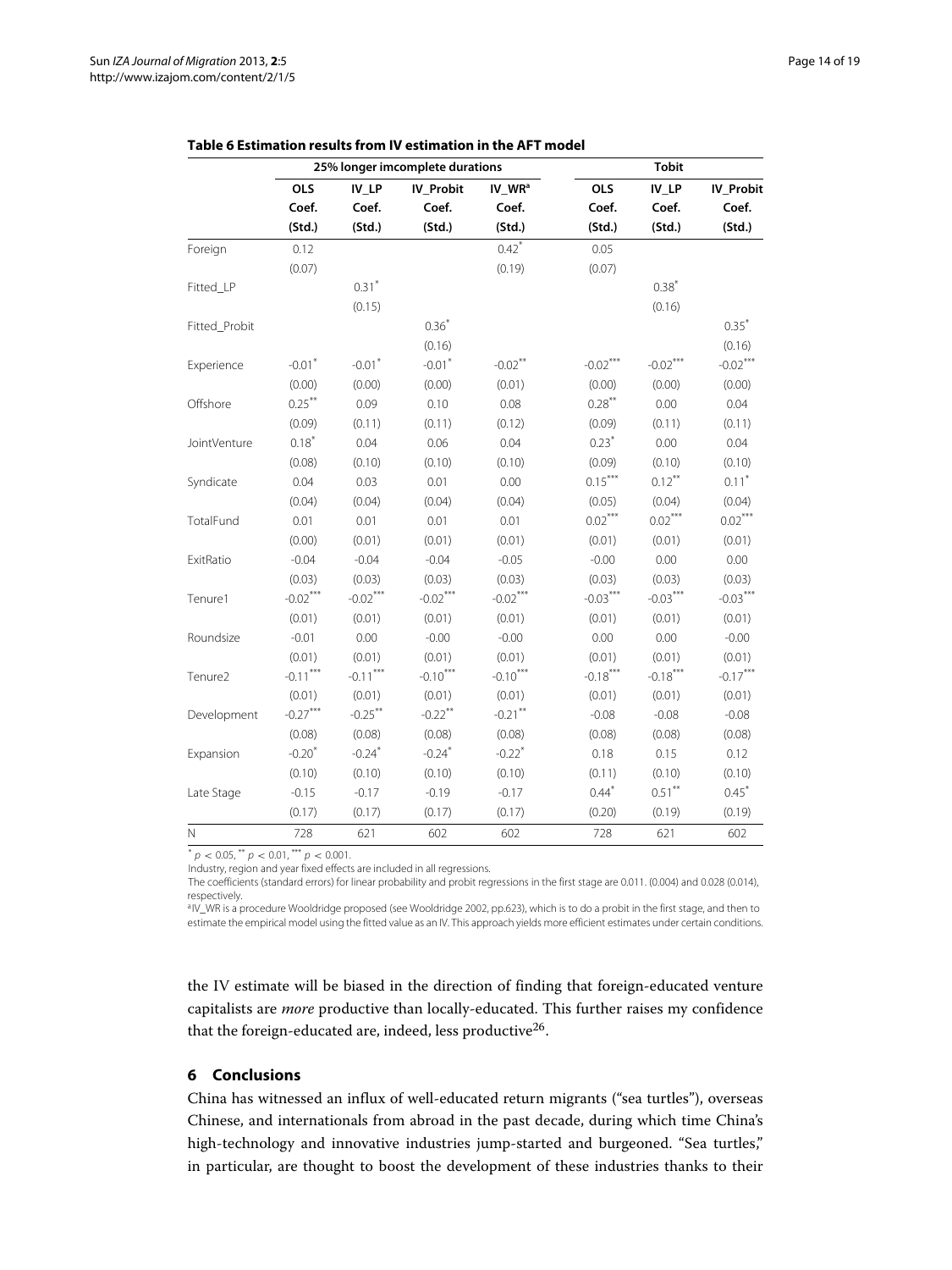advanced technical skills, language ability, extended networks, and other human capital that may have been accumulated while they were abroad. They receive better treatment in many situations, but it is not clear whether these preferences are really justified by the "sea turtles" contemporary productivity.

This paper conducts a case study on China's venture capital industry, which attracts a lot of talent returning from abroad, supports many other high-tech and innovative industries, and epitomizes China's transition towards a more knowledge-intensive economy. Although not meaning to yield generalizable conclusions on the earning power of the return migrants (Barrett and Goggin [2010;](#page-17-7) Co et al. [2000;](#page-17-8) de Coulon and Piracha [2005\)](#page-17-9), it reveals some interesting evidence that a group of highly-educated Chinese returnees actually perform worse than their domestic counterparts.

While counterintuitive at first sight, my findings may reflect a mismatch between the skills of the foreign-trained talent and the demands of the Chinese market. It also raises the question about whether there is any obstacle that prevents those people from translating their presumably better human capital into productivity. As [Clemens et al. \(2009\)](#page-17-13) argued, local attributes may affect people so greatly that observably identical workers can perform significantly differently in different countries of work. Speaking of China, one of the elements that makes its culture distinctive from others is the wide acceptance and utilization of *guanxi*, which means ties, connections, and social networks. To the extent that China's laws and regulations can be flexibly interpreted and executed, *guanxi* serves as a crucial mechanism for allocating limited resources, such as going to a good school, getting a promotion, and in the context of the VC industry, being listed in the public market<sup>27</sup>. For the "sea turtles," however, they go abroad in their most productive ages, failing to build up useful connections or losing what they used to have. By the time they come back and compete with the well-connected non-migrants, they might be stripped of the best opportunities to utilize their human capital when *guanxi* comes into play.

Provided the theory of "skill mismatch" and *guanxi* holds true, does this paper suggest that people should never go abroad suffering the loss of connections, that the government should stop providing preferable treatment to the returnees with lower productivity, or that China should work on removing the obstacle so that the "sea turtles" can utilize their talent more efficiently? My view on this is that, firstly, it has been a short time since we observed the first influx of foreign-educated personnel in the early 2000s. It is likely that the low productivity of the "sea turtles" is a short-run phenomenon, but they will pick up the necessary skills and connections to better fit the market later. If we believe that their human capital is indeed of higher quality, it makes sense for the government to subsidize the "sea turtles" to go through the first few less productive years, attracting them to return and keeping them to stay.

Secondly, as the government keeps offering these favorable signals to better-educated personnel from abroad, more and more young Chinese talent would be encouraged to spend some time overseas and return with innovative ideas and entrepreneurial skills. This would result in a partial replacement of the family-endowed *guanxi* with highquality human capital adopted from abroad, making one's success more dependent on its own qualifications. This would have positive implications for the country's productivity growth, and it also means that China would benefit more and more from the international brain circulation over the course of its economic development<sup>28</sup>.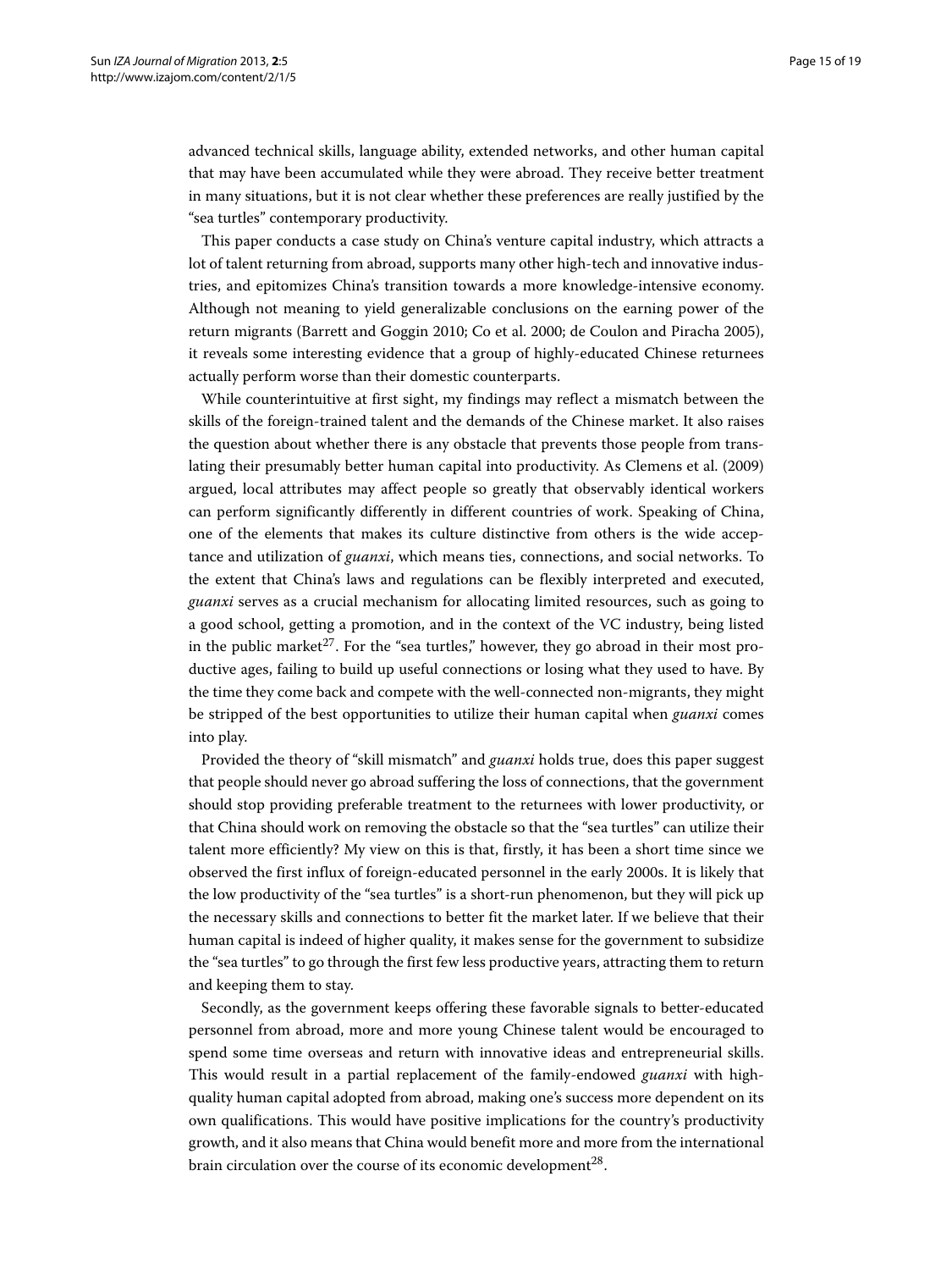#### **Endnotes**

1Robin Li, founder of China's dominant internet search engine *Baidu*, and Hugo Shong, a prestigious venture capitalist and founding partner of *IDG Capital Partners*, are two examples of numerous successful "sea turtles".

<sup>2</sup>See for example "Sea turtles reverse China's brain drain" by Jaime FlorCruz, CNN World, October 28, 2010, [http://edition.cnn.com/2010/WORLD/asiapcf/10/28/florcruz.](http://edition.cnn.com/2010/WORLD/asiapcf/10/28/florcruz.china.sea.turtles.overseas/index.html?hpt=C1) [china.sea.turtles.overseas/index.html?hpt=C1;](http://edition.cnn.com/2010/WORLD/asiapcf/10/28/florcruz.china.sea.turtles.overseas/index.html?hpt=C1) and "Sea turtles are dead", NetEase News, December 26, 2011, [http://news.163.com/special/reviews/overseasreturnee.html.](http://news.163.com/special/reviews/overseasreturnee.html)

<sup>3</sup>For example, the "1000 Talents" program targets patent holders and high achievers in academia. Upon their return, senior scholars, for instance, can earn several times higher than what local faculty make in addition to other benefits (eg. generous relocation payment, social security benefits, and better education opportunities for their children). For those who are more likely to join the non-state business sector or run their own private business, the state establishes a number of business parks and offers special policies such as tax breaks (Pan [2010\)](#page-18-12).

<sup>4</sup>See [Kortum and Lerner \(2000\)](#page-18-13) for a discussion on the contribution of the VC investment to the innovative activities in the US.

5The sum of IPOs and M&As far exceeds the number of VC deals, because most of the Chinese companies acquiring IPO or M&A are not actually VC-backed.

6The Chinese VC industry has a much smaller scale of economy compared to the US. According to the National Venture Capital Association Yearbook 2011, there have been in the US a total of 25,213 VC-backed companies, 73,640 VC deals, 2,984 IPOs and 4,961 M&As between 1985 and 2010.

<sup>7</sup>Often times, venture capitalists from different VC firms form a syndicate and invest in a company together. This is a good way to disperse risks and share each other's unique resources.

<sup>8</sup>Studying the Chinese VC industry, this paper also contributes to the literature that focuses on the determinants of VC performance. Networks (Hochberg et al. [2007\)](#page-18-14) and reputation (Nahata [2008\)](#page-18-15) of the VC firms, human capital characteristics of the venture capitalists (Knockaert et al. [2006;](#page-18-16) Dimov and Shepherd [2005\)](#page-17-14) and of the entrepreneurs (Wang and Wang [2011\)](#page-18-9) are shown to be important factors.

 $9$ It is not clear to me whether there is selectivity among the 1,304 VC deals with educational information on their venture capitalists. In China's Venture Capital Yearbook 2009, overseas Chinese and internationals constitute 9.4% of the overall population of venture capitalists, however, the comparable percentage in CVSource is 19.5%. There is no information available regarding return migrants in the yearbook, but it is possible that my current sample over-represents the foreign-educated personnel.

 $10$ In an earlier draft, I used the four-group categorization for the statistical analysis, which yields qualitatively and quantitatively similar results.

 $11$  According to the CVSource criteria, the development stage is defined to be when products and services are being developed, potential customers are found, technology risk has declined, whereas no revenues have yet occurred. The start-up stage before development is when only a concept or business plan has been produced, and expansion and late stage are when market are being expanded and profits have been observed respectively.

 $12$ The sale of a company in its early stages to another VC firm or investor. Slightly different from [Gompers and Lerner \(2000\)](#page-18-17), [Hochberg et al. \(2007\)](#page-18-14) and [Nahata \(2008\)](#page-18-15), trade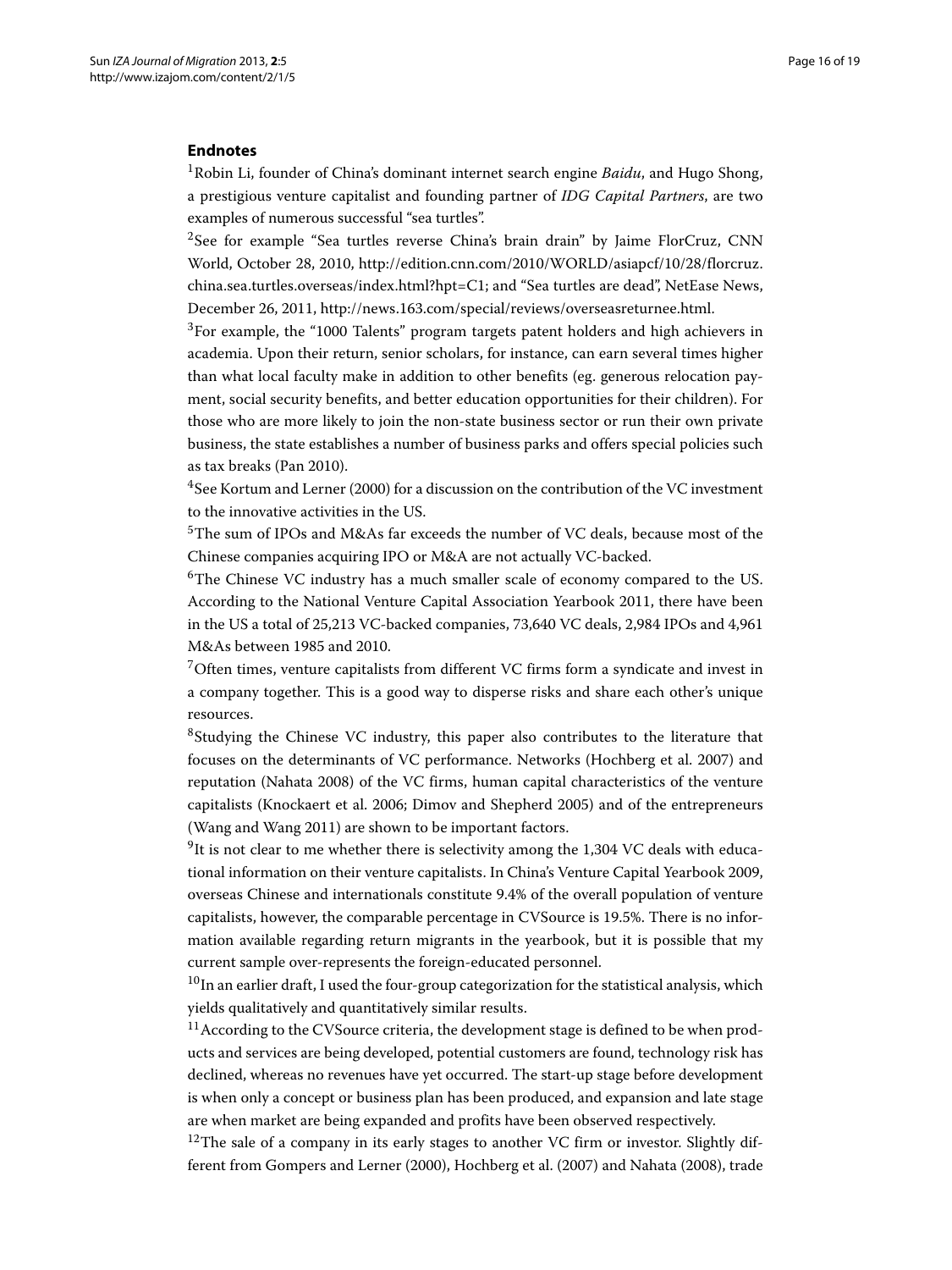sale is considered another type of success in this paper, in that it also enables VC firms to exit (although with a modest return) and get them a chance to access other promising projects.

 $13$ Hochberg et al. (2007) show that most of the profits VC firms obtain are from investments that eventually exit, which are only a subsample of their total invested projects.

<sup>14</sup>**ExitRatio** is likely endogenous, but removing it from the regression does not change the result at all.

<sup>15</sup>The full dataset includes 2,865 individual observations in total, and 887 of them have non-missing values for all of the variables.

<sup>16</sup> Although detailed data on venture capitalists' previous work experience are not present for everyone, I found from the available evidence that many of the domestic venture capitalists formerly worked for government agencies or state-owned companies, while the foreign-educated group did not share this feature.

<sup>17</sup>See [Breznitz and Murphree \(2011\)](#page-17-15), p.12, for a discussion on "structured uncertainty" in the Chinese society.

18I also tried interacting **Foreign** with **Offshore** and **JointVenture** to see if foreign educated venture capitalists perform uniformly worse in domestically funded and foreign funded VC firms. This corresponds to the conjecture that they play different roles in different types of VC firms (for example, the main task of foreign educated venture capitalists in domestic VC firms is to cooperate with international partners or clients using their language proficiency and knowledge of the global market, rather than to bring VC-backed companies to the public market.), or that they are misallocated across firms. However, there is no sign showing that these effects are strong.

 $19$ In this question, the dataset is expanded by 2, meaning one original observation becomes two identical observations in the new regression. The failure type indicator is set to be 1,0 for the two observations if they originate from a "fair exit" case; 0,1 if from a "good exit" case; and 0,0 if censored in the original regression.

 $20$ To the extent that government agencies, research institutions and other employers have the flexibility to make and adjust their talent policies based on their own needs, it is hard to find an obviously enforceable policy change during the sample period that can directly affect returnees' intention to come back.

 $21$ See [Donald and Lang \(2007\)](#page-17-16) for a recent discussion of statistical power in comparative case studies such as this.

 $^{22}$ A venture capitalist's industry is defined as the industry where he made his first investment, which is also considered the date on which he started operating as a venture capitalist in China. Recall that investments typically take several years to either succeed or fail, and that a venture capitalist supervises several investments over a career. Thus, the lag between my instrument and the dates of most of the outcomes I am examining is considerably greater than one year.

 $23$ The data to construct instrumental variables are collected from the Bureau of Labor Statistics.

 $24$ Zarutskie (2008) provides evidence that the industry-specific human capital of the venture capitalists has a positive impact on the exit of their portfolio companies.

 $25$  For a recent application of the AFT framework in economics, see Gordon B. Dahl: Latent and Behavioral Responses to Extensions in Unemployment Insurance Benefits (2011), in preparation.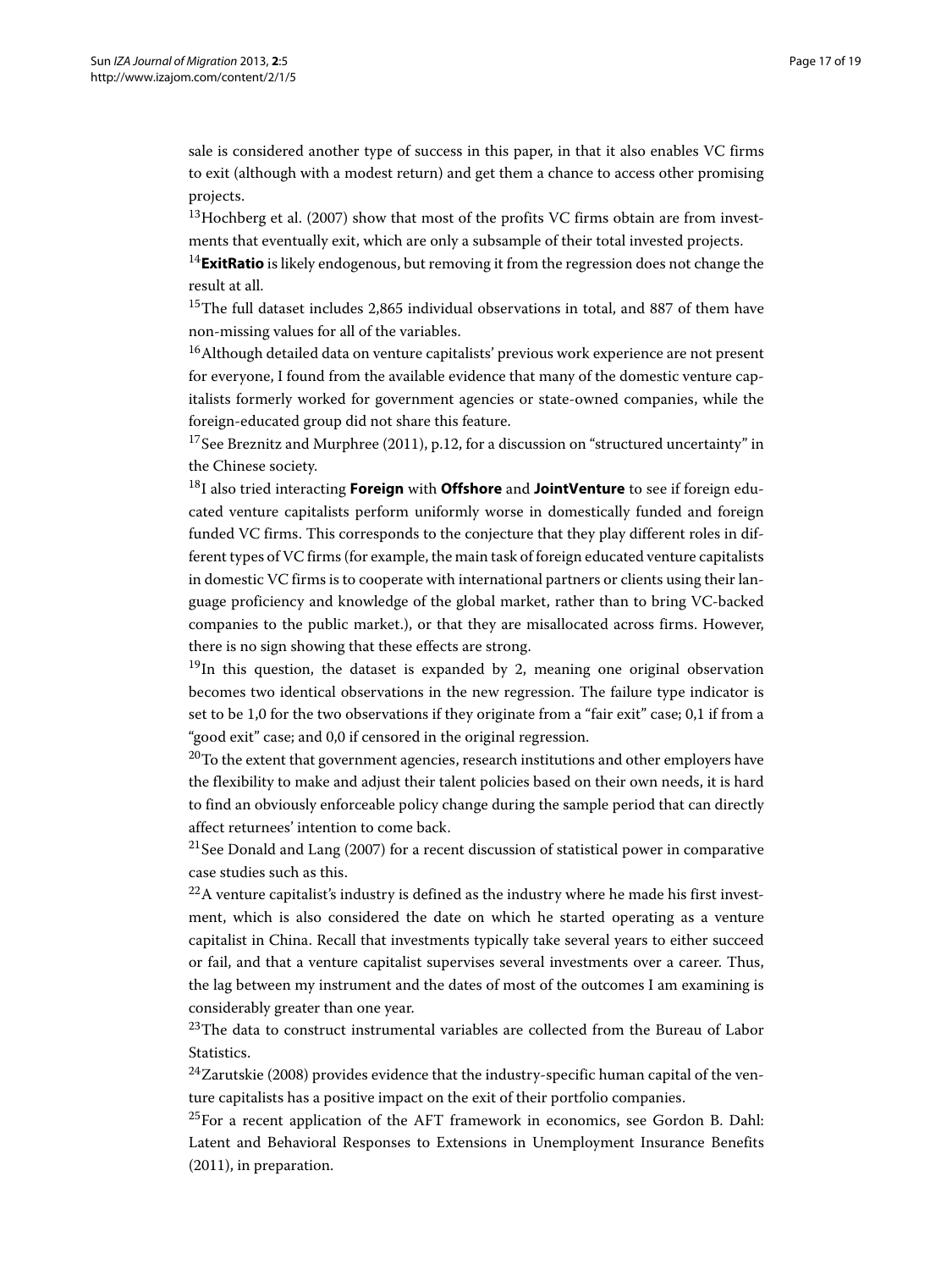$^{26}$ I also tried two other sets of instruments, which are the employment change in the investment & securities industry in the U.S. and Dow Jones Venture Capital Index for U.S. companies. These two instruments reflect the employment prospect and the overall prosperity of the U.S. VC industry, and should therefore affect venture capitalists' propensity to return. These two instruments only have time variation and therefore have fewer degrees of freedom, but yield qualitatively similar results.

 $27$ See [Simon and Cao \(2009\)](#page-18-19), [Breznitz and Murphree \(2011\)](#page-17-15), and [Wang \(2011\)](#page-18-20) for reference.

 $^{28}$ Another potential benefit for the "brain drain" countries is documented in the "emigration lottery" literature (Mountford [1997;](#page-18-21) Stark et al. [1997,](#page-18-22) [1998\)](#page-18-23). It argues that given a positive probability of migrating to another country, people in the sending country tend to increase their investment in education in order to get a better chance. For those who end up being left behind, they accumulate more human capital than what they would have had, which can eventually turn into a good thing for the economic growth in the sending country.

#### **Competing interests**

The IZA Journal of Migration is committed to the IZA Guiding Principles of Research Integrity. The author declares that she observed these principles.

#### **Acknowledgements**

This paper has greatly benefited from the talks with Javier Birchenall, Aashish Mehta, Heather Royer, and a number of participants in the labor lunch and the Immigration and Family Workshop at UCSB. I am deeply indebted to Peter Kuhn, who helped me shape the idea of this paper and advised me in all stages of its developments. Special thanks go to an anonymous referee for his/her insightful comments.

Responsible editor: Denis Fougère

#### Received: 9 December 2012 Accepted: 17 March 2013 Published: 25 April 2013

#### **References**

- <span id="page-17-7"></span>Barrett A, Goggin J (2010) Returning to the question of a wage premium for returning migrants. Natl Inst Econ Rev 213: R43–R51
- <span id="page-17-1"></span>Borjas GJ, Bratsberg B (1996) Who leaves? The outmigration of the foreign-born. Rev Econ Stat 78(1): 165–176
- <span id="page-17-10"></span>Brander JA, Amit R, Antweiler W (2002) Venture-capital syndication: Improved venture selection vs. the value-added hypothesis. J Econ Manage Strategy 11: 423–452
- <span id="page-17-15"></span>Breznitz D, Murphree M (2011) Run of the red Queen: Government, innovation, globalization, and economic Growth in China. Yale University Press, New Haven
- <span id="page-17-5"></span>Carletto C, Kilic T (2011) Moving up the ladder? The impact of migration experience on occupational mobility in Albania. J Dev Stud 47(6): 846–869
- <span id="page-17-13"></span>Clemens M, Montenegro C, Pritchett L (2009) The place premium: Wage differences for identical workers across the us borderz. HKS Faculty Research Working Paper Series RWP09-004

<span id="page-17-8"></span>Co CY, Gang IN, Yun M (2000) Returns to returning. J Popul Econ 13(1): 57–79

- <span id="page-17-6"></span>Cobo SD, Giorguli SE, Alba F (2010) Occupational mobility among returned migrants in Latin America: A comparative analysis. ANN Am Acad Pol Soc Sci 630: 245–268
- <span id="page-17-2"></span>Cohen Y, Haberfeld Y (2001) Self-selection and return migration: Israeli-born jews returning home from the united states during the 1980s. Popul Stud 55(1): 79–91
- <span id="page-17-3"></span>Constant A, Massey D (2003) Self-selection, earnings, and out-migration: A longitudinal study of immigrants to Germany. J Popul Econ 16(4): 631–653
- <span id="page-17-9"></span>de Coulon A, Piracha M (2005) Self-selection and the performance of return migrants: The source country perspective. J Popul Econ 18(4): 779–807
- <span id="page-17-14"></span>Dimov DP, Shepherd DA (2005) Human capital theory and venture capital firms Exploring "home runs" and "strike outs". J Bus Venturing 20: 1–21
- <span id="page-17-16"></span>Donald SG, Lang K (2007) Inference with difference-in-differences and other panel data. Rev Econ Stat 89(2): 221–233
- <span id="page-17-4"></span>Dustmann C, Kirchkamp O (2002) The optimal migration duration and activity choice after re-migration. J Dev Econ 67: 351–372
- Gibson J, McKenzie D (2011) The microeconomic determinants of emigration and return migration of the best and brightest: Evidence from the pacific. J Dev Econ 95(1): 18–29
- <span id="page-17-0"></span>Gibson, J, McKenzie D (2012) The economic consequences of "brain drain" of the best and brightest: Microeconomic evidence from five countries. Econ J 122: 339–375

<span id="page-17-12"></span><span id="page-17-11"></span>Gompers PA (1996) Grandstanding in the venture capital industry. J Financ Econ 42: 133–156 Gompers PA, Lerner J (1999) The Venture Capital Cycle. The MIT Press, Cambridge